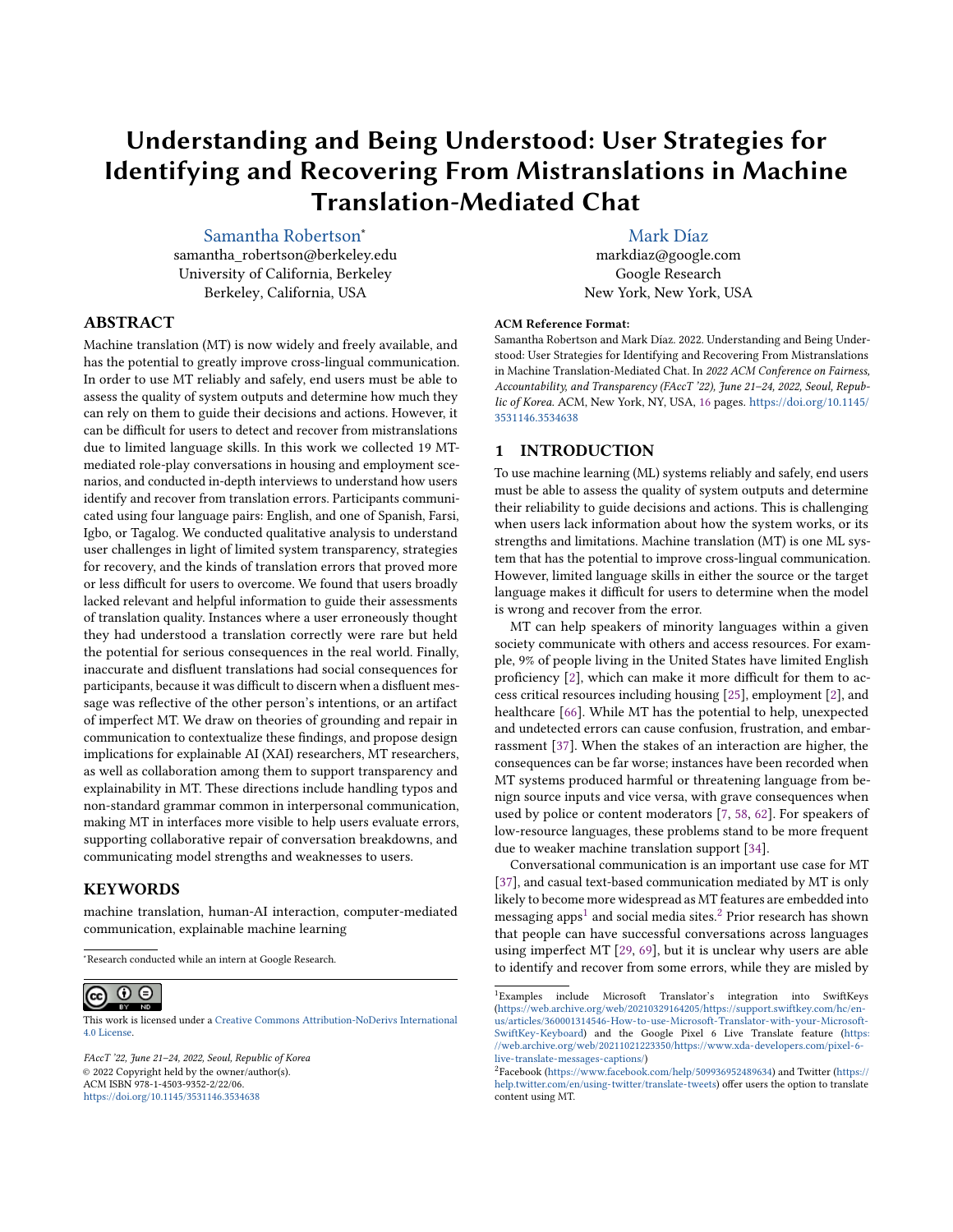others. As MT systems improve and produce increasingly fluent translations, it is especially important to understand when users are likely to be misled and how systems might intervene to promote reliable use of MT.

To this end, we collected 19 MT-mediated dyadic text conversations and in-depth debrief interviews. During the conversations, participants role played high-stakes employment and housing scenarios. In each conversation pair, one participant wrote in English, while the other participant, who was bilingual with English, wrote in one of Spanish, Persian/Farsi, Igbo, or Filipino/Tagalog. During the conversation, participants annotated confusing translations, and in the debrief interview we showed participants their conversation transcript along with source messages and their machine translations. This allowed us to document not only users' perception of conversation quality as it unfolded, but also to identify instances of misunderstanding and unnoticed miscommunication. We conducted qualitative analysis of the conversation and interview transcripts to understand user challenges, strategies for recovery, and the kinds of translation errors that proved more or less difficult for users to overcome.

Our findings show that users have difficulty identifying translation errors, particularly when translations are fluent and might reasonably make sense in context. As a result, several participants were unaware they had misunderstood parts of their conversation until the debrief interview. Uncaught mistranslations have the potential for serious harm in real world contexts; for example, if critical information is unknowingly misunderstood, or if erroneously rude translations are attributed to a person. In addition, participants' strategies for repair often hindered achieving common understanding. Finally, some users tried to avoid translation errors by adjusting their writing style and choices, but this proved difficult to achieve in practice and risked negatively impacting the social dynamics of the conversation.

Drawing from theories of grounding and repair in communication as well as prior work in explainable AI (XAI) and FAccT, we identify promising paths forward to support users in identifying, recovering from, and avoiding translation errors. We highlight opportunities for interface design, model development, and interdisciplinary collaborations that bridge natural language processing (NLP), explainable AI (XAI), and human-computer interaction (HCI).

#### **RELATED WORK**

Prior work has shown that people face challenges using MT in conversational settings because it is difficult to assess the quality of individual translations and, when users can identify a low quality translation, it is difficult to efficiently repair communication. To provide relevant, helpful, and actionable user support, we need to understand how users assess translation quality, and when it is particularly difficult to identify and recover from translation errors. In this section we first connect our work to the field of explainable AI (XAI) and the broader FAccT community. Then, we review related literature studying MT in conversational settings.

# 2.1 Transparency, Explainability, and Trust in Machine Learning

In many ML systems it can be difficult for an end-user to discern whether an output is correct or reliable. In the HCI and FAccT communities, scholars have explored trustworthy design for ML models and AI as a whole [\[60,](#page-11-4) [63\]](#page-11-5) as well how to calibrate user trust in individual system outputs [\[14,](#page-10-4) [35,](#page-10-5) [72\]](#page-11-6). Research on explainable AI cites supporting appropriate user trust as a core goal [\[21,](#page-10-6) [38,](#page-10-7) [49\]](#page-11-7). To use an AI system reliably, a user must consider both their trust in the general design and technical underpinnings of a technology to function as expected, while also considering individual scenarios or outputs that may be more or less reliable for their needs.

In this work, we engage primarily with user evaluations of MT reliability in conversational settings. Investigations of trust calibration in ML systems often focus on contexts in which the user, such as a domain expert, can rely on alternative assessments if trust is questioned, such as their own judgment [\[59\]](#page-11-8). Often people use MT because they need to understand a language they do not know and for which no one is available to interpret or translate [\[37\]](#page-10-1). Jacovi et al. [\[33\]](#page-10-8) describe distrust in AI as a mode of mitigating risk, which must be present for trust or distrust to manifest [\[39\]](#page-10-9), but it is unclear how MT users with limited language abilities assess and mitigate the risk of inadequate translations, or calibrate their trust in MT. For example, a pilot study by Martindale and Carpuat [\[40\]](#page-10-10) suggests that users' trust in MT was more impacted by encounters with disfluent translations than with inadequate ones. We build on this work by understanding how users assess translation quality, what information they seek when they believe a translation is poor quality, and in what circumstances they are unable to identify poor quality translations. This understanding is key to identifying future directions for human-centered explainable AI [\[22\]](#page-10-11) for MT.

# 2.2 Machine Translation-Mediated Communication

As their availability has increased, MT systems have become a convenient option for people who need to communicate across language barriers [\[37\]](#page-10-1). Researchers have conducted user studies to understand how MT impacts communication [\[15,](#page-10-12) [24,](#page-10-13) [29,](#page-10-3) [54,](#page-11-9) [68,](#page-11-10) [70\]](#page-11-11), and to evaluate new interface designs for conversational MT systems [\[23,](#page-10-14) [43,](#page-10-15) [52,](#page-11-12) [67\]](#page-11-13). In these studies, participants typically engage in text-based or spoken conversations mediated by MT to complete a given task, for example, collaborative storytelling [\[29\]](#page-10-3), idea brainstorming [\[23\]](#page-10-14), and simple games designed to force participants to develop shared referring expressions [\[24,](#page-10-13) [52,](#page-11-12) [68,](#page-11-10) [70\]](#page-11-11). Some researchers have also studied MT in more realistic settings. For example, Shin et al. observed participants using MT over the course of a four week clinical role-play [\[54\]](#page-11-9), and Calefato et al. conducted a controlled experiment to study the impacts of MT in software requirements meetings [\[15\]](#page-10-12).

Researchers have analyzed MT-mediated communication through the lens of grounding theory, which frames communication as a collaborative process of establishing shared understanding [\[19\]](#page-10-16). In this model, contributing to a conversation involves both producing an utterance, and verifying that it has been sufficiently understood by the addressee(s) [\[11\]](#page-10-17). Yamashita and colleagues showed that it is challenging for people to maintain grounding in MT-mediated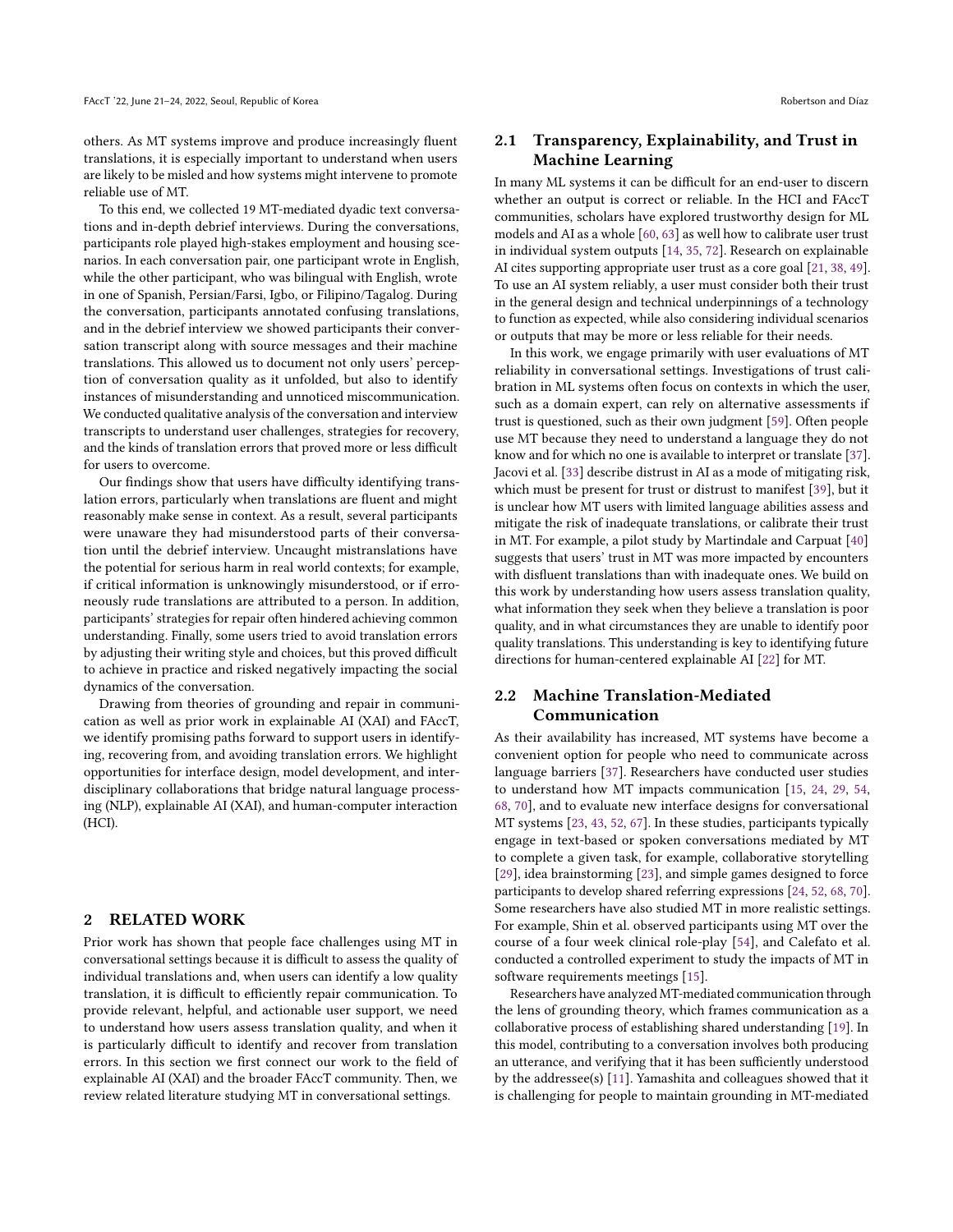conversation because it is difficult to know what parts of your utterance have been understood by the other person [\[68,](#page-11-10) [70\]](#page-11-11). These challenges are exacerbated by inconsistent and asymmetric translations, which make it difficult to maintain consistent referring expressions or make reference to an earlier part of a conversation [\[70\]](#page-11-11).

Prior work has also found that as users interact with an MT system, they develop adaptive strategies like simplifying their language, repeating and rephrasing, and guessing the meaning of confusing translations [\[29,](#page-10-3) [54\]](#page-11-9). Even with these adaptations, errors can make communication frustrating, cognitively burdensome, and imprecise [\[15,](#page-10-12) [29,](#page-10-3) [37,](#page-10-1) [54\]](#page-11-9). Users may make incorrect guesses, may not know how to rephrase in a way that improves the translation, or they may not even realize a translation error has occurred [\[69\]](#page-11-3). These challenges are particularly concerning in higher stakes settings and settings with a power difference between communicators. For instance, Liebling et al. [\[37\]](#page-10-1) describe the story of a woman who lost a job after migrating to the United States because she did not speak English and her employer found it too difficult to communicate with her via a mobile MT app. Our work builds on prior user studies with a novel focus on understanding when and why users have difficulty identifying translation errors, and how these difficulties impact communication. A second goal of this work is to investigate these challenges in high-stakes conversations that reflect real-world power differentials.

### 3 METHOD

To understand how users identify and recover from errors in MT, we collected 19 MT-mediated text-based conversations in three realistic role play scenarios across four language pairs: English-Spanish (5), English-Farsi (5), English-Tagalog (5), and English-Igbo (4). In this section we describe our user study and our approach to data analysis.

#### 3.1 Participant recruitment

We recruited English-speaking participants and bilingual participants who knew both English and one of Farsi, Tagalog, Igbo, or Spanish through dscout, an online user research platform. Due to anticipated challenges recruiting participants fluent in low-resource languages, we also recruited from an active employee resource group of Farsi speakers at a large technology company. Prospective participants filled out a screener survey that asked for their reading and writing proficiency in English and their other language on a scale from 1 (not well at all) to 5 (very well).<sup>[3](#page-2-0)</sup> We only recruited respondents who rated their reading and writing proficiency in both English and (for bilingual participants) their other language at least [4](#page-2-1) out of  $5<sup>4</sup>$  For bilingual respondents, we asked which dialect of the language they knew, how they learned it, and how they use it in their life (see supplementary material). We used the

answers to these questions to verify participants' experience with the language.

All but three bilingual participants rated their reading and writing proficiency in their non-English language a 5 out of 5; the other three rated their reading a 5 and their writing a 4. Five of the bilingual participants rated their English reading a 5 and writing a 4; one rated their English reading a 4 and writing a 3. All participants who used English in the task rated their reading and writing proficiency in English a 5 out of 5. 22 participants were men, 13 were women, and 1 was non-binary. Participants self-reported their race or ethnicity as White (11), Asian (6), Middle Eastern (5), Black or African-American (4), Hispanic or Latinx (4), Iranian (3), Black or African-American and Hispanic or Latinx (1), and South Asian (1); 3 did not report. The median age was 36.5 years, with a range of 22-60.<sup>[5](#page-2-2)</sup> All participants were familiar with machine translation prior to the study, and most were infrequent, casual users. The 10 English-Farsi participants were all full-time employees at a technology company, and 2 of the remaining 28 participants worked in the technology industry. We refer to participants by the study session they participated in (e.g., I1 through I4 for the Igbo-English sessions), as well as the language they wrote and received messages in.

We selected language pairs across a range of low to high-resource languages in terms of NLP training data as well as diverse geographic origins. First, we selected English-Spanish as a highresource language pair because it is highly relevant to real world use cases in the United States. Next, we curated a list of 32 languages that were supported by Google Translate and were spoken at home by at least 100,000 people in the United States, $^6$  $^6$  excluding Western European languages, Chinese, Japanese, and Arabic, which receive relatively high MT research attention. From this list we selected Tagalog, Farsi, and Igbo based on geographic diversity and participant availability. According to Joshi et al.'s six-point (0-5) scale of language resources in NLP, Igbo is classified as a 1 (very little labelled training data available), Tagalog a 3, Farsi a 4, and Spanish a 5 (massive investment in data collection and model  $development)^7[34]$  $development)^7[34]$  $development)^7[34]$ .

#### 3.2 Study procedure

Each study session involved two participants communicating via Google chat. We randomly assigned each pair to one of three role play scenarios developed to reflect realistic use cases for machine translation based on Liebling et al. [\[37\]](#page-10-1): a tenant-landlord discussion about building repairs; a cleaner and client discussing workplace safety; and a parent interviewing a prospective nanny (see supplementary material). To further reflect real-world social dynamics, we consistently assigned the role with relatively less social status in the United States (tenant, cleaner, or nanny) to the non-English language, and the role with relatively more social status (landlord, client, or parent) to English. We were conscious of the risk that this choice would reinforce stereotypical associations between immigrants in the U.S. and low wage care professions. However, given our goal to evaluate MT challenges in realistic settings, we decided

<span id="page-2-0"></span><sup>&</sup>lt;sup>3</sup>A similar scale is used in the American Community Survey English-Ability question [https://www.census.gov/content/dam/Census/library/working-papers/2015/](https://www.census.gov/content/dam/Census/library/working-papers/2015/demo/SEHSD-WP2015-18.pdf) [demo/SEHSD-WP2015-18.pdf](https://www.census.gov/content/dam/Census/library/working-papers/2015/demo/SEHSD-WP2015-18.pdf)

<span id="page-2-1"></span><sup>&</sup>lt;sup>4</sup>Note: there was one exception who we recruited before adding an English proficiency question to our recruitment survey. After participating in the study, this person reported their English writing proficiency a 3 in a post-survey, and thus does not meet the inclusion criteria. However, English was their primary language at their job as an engineer in a large technology company.

<span id="page-2-2"></span><sup>&</sup>lt;sup>5</sup>See supplementary material for details on demographic data collection.

<span id="page-2-3"></span><sup>6</sup><https://www.census.gov/data/tables/2013/demo/2009-2013-lang-tables.html>

<span id="page-2-4"></span><sup>7</sup><https://microsoft.github.io/linguisticdiversity/assets/lang2tax.txt>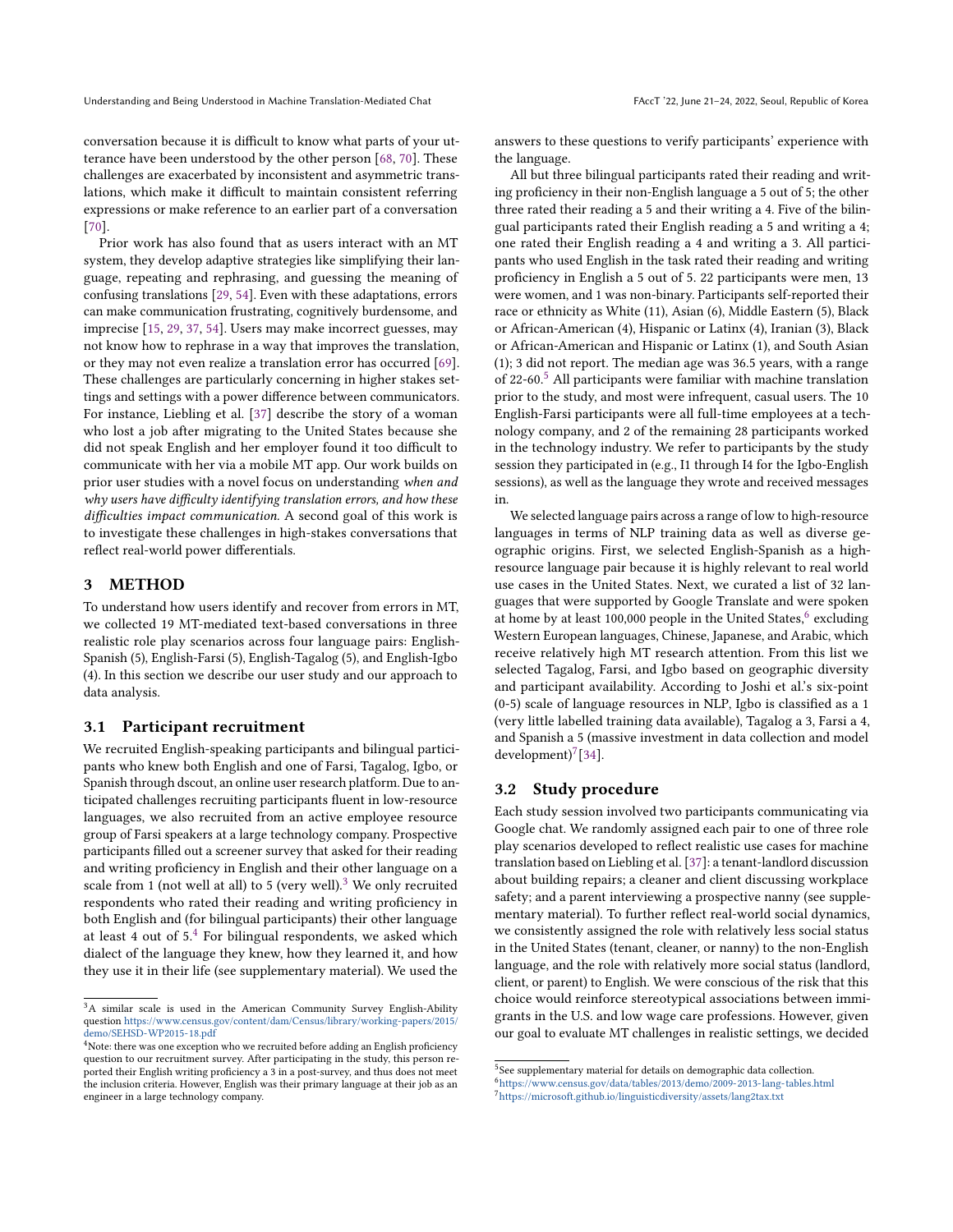that it was important to simulate situations in which people who are marginalized on the basis of their English proficiency may face discrimination. Before the conversation began, participants gave informed consent to participate, and we reminded them that they could end the task at any time. One author was virtually co-present with each of the participants throughout the session, and continuously monitored the chat.

Each scenario required participants to resolve a disagreement and schedule a time to meet. The conversation was mediated by a custom Google Apps Script bot that translated messages using the public Google Translate  $API.^8$  $API.^8$  In all but four sessions, the participant using English did not have proficiency in the non-English language, and the other participant had written and reading proficiency in both languages. In four of the Farsi-English sessions both participants knew English and Farsi. Participants could not see or communicate with each other apart from the chat interface, and they saw only their sent messages and the translations of their partner's messages (not the untranslated source messages) (Figure [1\)](#page-3-1). Participants were asked to use any emoji to mark messages from their partner that were unclear or confusing. These emojis were not visible to the other person and served only as flags for the debrief interviews and data analysis. The conversation task was complete when the participants agreed on a time, or after approximately 20 minutes. The conversations ranged from 9 to 34 minutes (median 22), and 10 of the 19 pairs completed the task.

After the chat task was complete, we conducted a semi-structured debrief interview with each participant one-on-one over video call. These interviews were conducted in English and lasted 38 minutes on average (range: 16-62 minutes). We asked the participant to reflect on their conversation, discuss anything they found challenging or surprising, and whether they altered anything about the way they read or wrote messages because of the MT. Next, we showed participants a transcript of their conversation with the source text and machine translation of every turn. For each turn they received, we asked bilingual participants whether their understanding of the message had changed after seeing the source message. We also asked them to correct the translations where relevant.<sup>[9](#page-3-2)</sup> For participants who wrote in English, we focused on messages they marked confusing and asked about their strategies to make sense of them. Interviews were recorded with consent and transcribed for analysis.

#### 3.3 Data Analysis

Our dataset contained 19 conversation transcripts with confusion annotations and post-edits, and 38 debrief interview transcripts. First, we conducted inductive qualitative analysis on the interview transcripts [\[41\]](#page-10-18). The authors each independently conducted lineby-line open coding [\[18\]](#page-10-19) on one interview transcript from each language pair. We then compared and discussed our codes. Next, we repeated this process on another set of one interview per language

<span id="page-3-1"></span>

Figure 1: An extract of the user study interface from the perspective of I4, English. Complete image provided in supplementary material.

pair. At this point, we converged on a tentative code book, containing seven high-level codes including "error attribution," "uncaught mistranslation," "criteria for assessing quality," "error types," and "confusion strategies," each with up to seven subcodes describing specific examples (e.g., "confusion strategies: ignore confusing part" and "criteria for assessing quality: effort.") We then split the remaining interview transcripts and each continued this coding process on half of the data. We were in regular communication throughout this process, adding codes as necessary and resolving instances where we were unsure about our coding.

We then identified two phenomena of interest. First, we noticed that there were several instances where a participant thought they knew what their partner was trying to say, but had in fact misinterpreted an incorrect translation ("uncaught mistranslation"). Second, we noted several strategies that participants used when they were not sure about the meaning of a translation. We conducted deductive coding of the conversation transcripts. We read each conversation transcript in parallel with the associated interview transcripts and coded each conversation turn for: (a) recipient's

<span id="page-3-0"></span> $^8\rm{We}$  accessed the API via the Language service for Apps Script [\(https://developers.](https://developers.google.com/apps-script/reference/language/language-app) [google.com/apps-script/reference/language/language-app\)](https://developers.google.com/apps-script/reference/language/language-app) between July 30, 2021 and September 30, 2021.

<span id="page-3-2"></span> $9$ This process is called post-editing in the machine translation literature and is often a part of professional translation workflows [\[26\]](#page-10-20). One way to evaluate MT is to compare an MT-generated translation to a post-edited version using a string distance metric, e.g. Translation Error Rate (TER) [\[6\]](#page-9-2).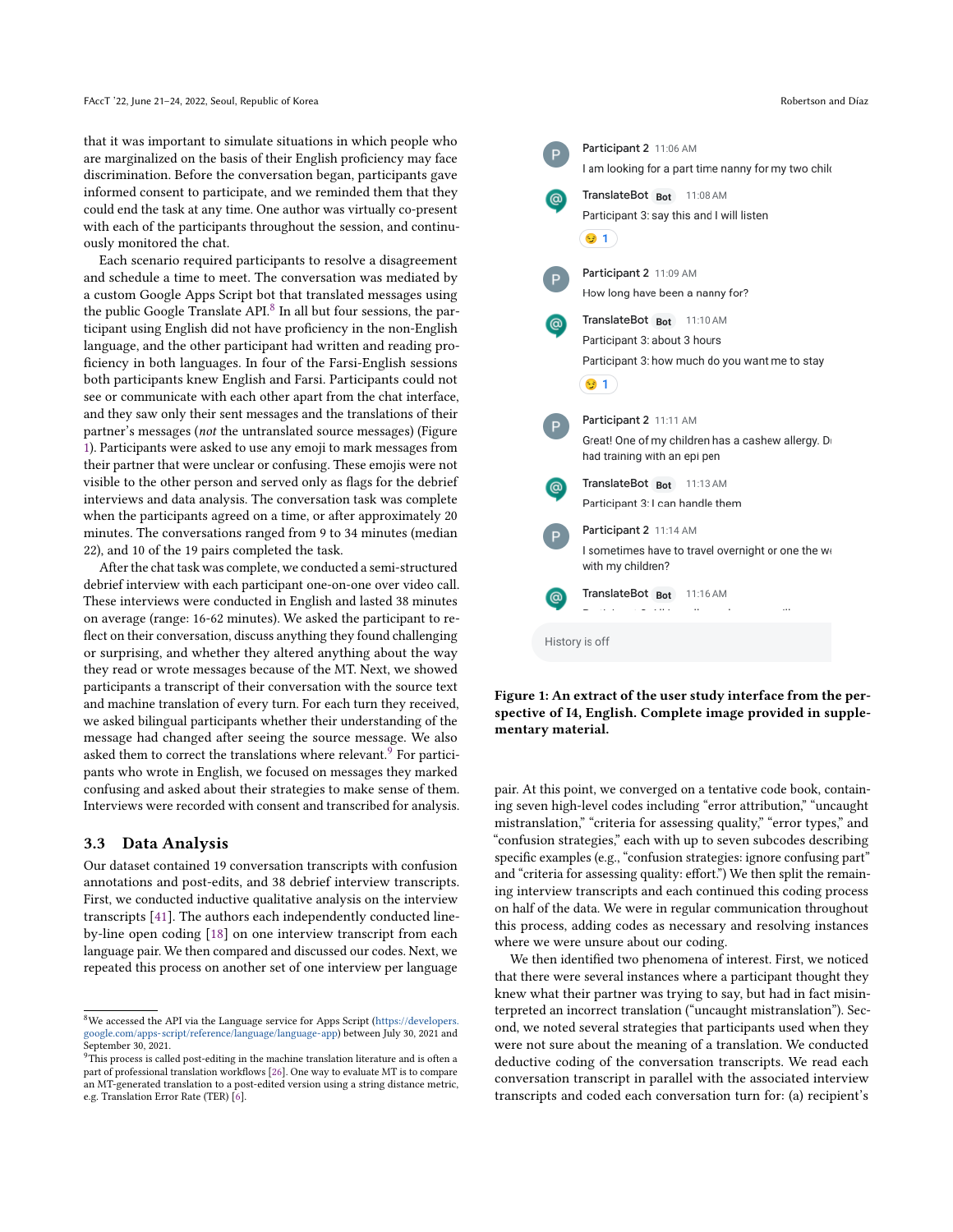understanding of the intended meaning (total / partial / none / bilingual), where "partial" referred to turns that the participant indicated they understood a portion but not all of a message, and "bilingual" referred to turns where the person explicitly relied on their knowledge of the other language to understand a literal translation; (b) response action (ignore / repeat / simplify / add detail / generalize / clarify / guess); and (c) uncaught mistranslation (yes / no). This coding process was non-exhaustive, because we relied heavily on what users verbalized in the debrief interview. We used these codes to connect our analysis across the interview transcripts and the conversation transcripts, and report counts of these codes as rough estimates of the frequency of different phenomena in the data. Although the method is non-exhaustive, triangulating participant behavior using both interview and chat transcripts allowed us to make sense of participant responses without interrupting the flow of live conversation.

The 19 conversations featured 628 turns and 938 sentences. In total, 228 turns were either marked confusing (in situ with an emoji) or post-edited. Including turns that we coded as "none" or "partial" understanding, or "uncaught mistranslation," there were a total of 236 turns that caused miscommunication or were post-edited. Throughout the paper, when referring to or reporting the intended meaning of messages in Spanish, Farsi, Tagalog, or Igbo, we use participants' post-edits, i.e., their own translations of their messages to English.

### 4 RESULTS

In this section we present our findings regarding how users identified errors, when they were unable to confidently identify issues, and how these challenges shaped conversations. In the following section we discuss the implications of these findings for the design of MT systems.

# 4.1 Fluency and dialogue flow are used as a (misleading) proxy for adequacy

Participants used the fluency of the translations they received and the logical flow of the dialogue as a proxy to judge translation quality. While fluency, dialogue flow, and adequacy were often correlated, this was not always true, leading to unidentified mistranslations.

Participants often referred to the fluency or flow of a conversation as evidence that the translations must have been accurate. Participants described conversations as "smooth, easy" (S2, Spanish), "flowing" (I4, Igbo), and "pretty straightforward," (S1, English). Several participants felt very confident that the translations were accurate, even without verifying that the other person felt similarly or receiving any additional information about the quality of the translations. As S5, English put it, "I would say like a hundred percent of the time. I was able to understand everything that the person was trying to say."

However, this perception did not always align between conversation partners. The Igbo speaker in I1 indicated the conversation was "smooth, there was no confusion," while his partner, who was using English, complained that she "would be super frustrated" if it had been a real life conversation. As shown in Figure [2,](#page-5-0) there was asymmetry in how often participants were confused by translations

between the two directions of a language pair. This sometimes hindered repair if the participant receiving higher quality translations was confused by clarifying questions, not realizing how poorly their own messages were translated. This may reflect not only underlying asymmetries in quality, but also asymmetries in users' tolerance for errors. In the debrief interviews, Igbo and Farsi speakers, in particular, showed a higher tolerance for errors, informed by negative past MT experiences in their languages.

In some circumstances, participants were misled by messages that were both fluent and seemed to make sense in context, despite conveying the wrong meaning. In I4, The parent-participant explained to the nanny-participant that: "One of my children has a cashew allergy. Do you have experience with taking care of children with allergies? If so have you had training with an epi pen," but the Igbo speaker interpreted the translation of this message to mean that the child was stubborn, and replied, "ewerem ike ijikwa ha [I can handle them]" The parent-participant took this as confirmation that the nanny-participant could handle a severe allergy and moved forward with the conversation. At the start of the debrief interview, the nanny-participant said, "I understood everything," (I4, Igbo) but after seeing the conversation transcript realized he had not.

In the real world, a parent might make more effort to be certain that a prospective caretaker has fully understood their child's medical needs. Nevertheless, this is a powerful example of how harm could arise from translation errors that users are not able to identify. In another example T1, English received an untranslated sentence, "Sige po [Okay]," but the rest of the message was translated fluently, leading him to believe that it might refer to some kind of generational slang he was unfamiliar with. Our data indicates that fluent but inadequate translations are a particularly risky type of mistranslation, offering additional qualitative evidence in support of Martindale and Carpuat's findings that fluency has a greater impact than adequacy on people's perceptions of translation quality [\[40\]](#page-10-10).

# 4.2 Difficulty attributing errors has social consequences

Participants were more skeptical of messages that seemed disfluent or out of place, but still lacked information to identify whether poor quality machine translation was to blame or if the other participant had said something they perceived to be odd or inappropriate. This uncertainty made it more difficult for participants to decide how best to resolve confusion and risks negative social consequences.

Issues with tone and formality were frequent across language pairs. One participant described messages he received as "abrupt," "rude," "demanding," and even "flirtatious" (S6, Spanish). Other participants noticed instances where the other person seemed to be "blaming" (T5, Tagalog), or "not respectful" (T1, Tagalog). Recipients of these messages seemed to struggle to separate their judgment of the translation from their judgment of the other person.

The English-speaker in one Igbo-English session easily attributed errors to the machine translation when words weren't translated or when the English did not make any sense to him (e.g., when "onwe ihemcho igwagi [I have something to tell you]" (I3, Igbo) was translated to "self-interest to talk").

> "If [...] the words were English, but there were a few non-English words, then I assumed that the other person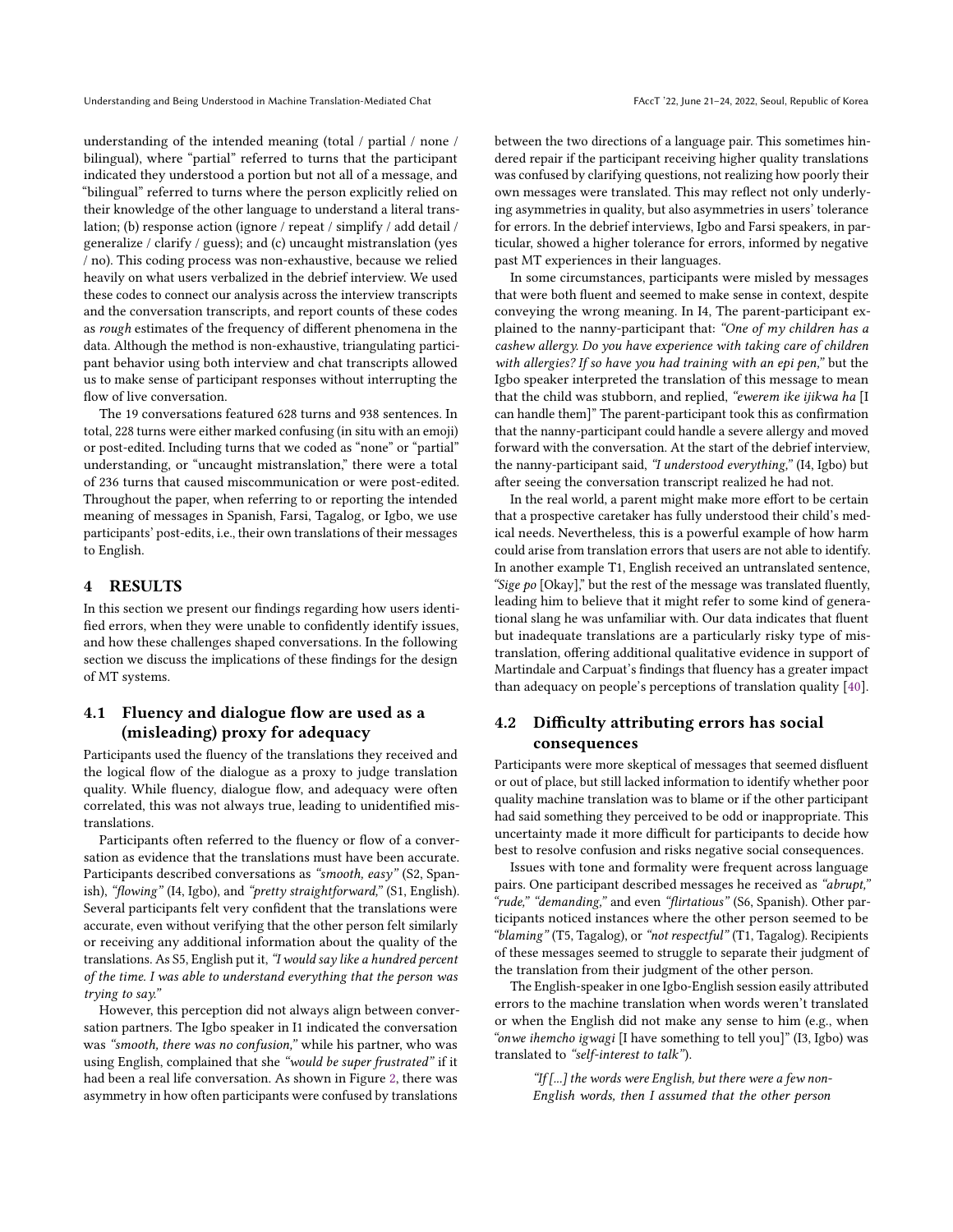#### FAccT '22, June 21–24, 2022, Seoul, Republic of Korea Robertson and Díaz

<span id="page-5-0"></span>

Figure 2: Participants using English were confused more than their partners when speaking with an Igbo, Farsi, or Spanish speaker, with Igbo to English translations annotated for confusion at the highest rate. In English-Tagalog sessions, Tagalogspeakers marked a higher proportion of messages they received as confusing.

typed a legible, totally legit [message] and that the translator had for some reason not worked on a few of those words." (I3, English)

However, when more nuanced translation errors occurred later in the conversation, the same participant assumed the message reflected the other person's intent. The Igbo-speaker, playing a tenant, wrote "biko ke mbe i ga kpota mmadu idozie uko ulo a [Please, when can you get someone to fix this ceiling?]," but it translated to, "Please hurry up and get someone to fix the ceiling." In the debrief interview, I3, English expressed surprise by this wording, "The please hurry up was, that was like, I don't expect that as a landlord, I guess."

T1, English also found it difficult to distinguish MT errors. In reference to one translation he initially said, "see, that's confusing to me, but I'm chalking that up to the person writing it rather than the translator," but later admitted that "I'm not sure if that was the translator or the person writing it." In I1, a straightforward clarifying question was completely mistranslated and was interpreted as rude. "I felt like the person was like, you know, this person was tired of talking with me they just wanted me to go away" (I1, Igbo).

These difficulties influence the social dynamic both by shaping people's perceptions of others, but also by shaping how people communicate themselves. People tend to mirror the language of the person (or agent) they are interacting with [\[10,](#page-10-21) [12,](#page-10-22) [28\]](#page-10-23), and we saw that this remained the case even if participants weren't sure whether they were mirroring their partner or the MT.

"Now that I'm looking at it in English, it looks like it [the other person's messages] would just be as if I was chatting with a friend, but I guess a translator makes it formal, so I was responding more formal based on how [the messages] were translating." (S2, Spanish)

Ultimately, participants struggled to distinguish MT errors from genuine interpersonal miscommunications, with potentially negative consequences for the conversation and interpersonal dynamic.

## 4.3 Guessing and ignoring errors can widen the understanding gap

When users were able to identify errors, they then had to determine how to move forward. Consistent with prior work [\[29,](#page-10-3) [67,](#page-11-13) [69\]](#page-11-3), the most common strategy was to ignore parts they couldn't understand (Table [1\)](#page-6-0). Guessing the meaning was also common. When participants ignored errors, they either responded to the parts they did understand, crafted a more general response, or changed the subject altogether. While these strategies frequently kept the conversation going, they sometimes created a false perception of mutual understanding.

If a participant believed they understood enough of a message to formulate an appropriate response, they often chose to ignore the part they did not understand.

> "Maybe half of the sentences that translations were not correct, but because [the other person] for a few times said a few sentences and next to each other, I was able to understand what he means by understanding at least one or two of them." (F1, English)

Participants also ignored mistranslations when they felt that the information was not critical to completing the task at hand, seeking enough understanding rather than perfect understanding.

> "I had to [ignore an untranslated part] because I looked at the bigger picture and I said, okay. Well, whatever [the other participant] said there was kind of not relevant to what I was trying to solve." (T1, English)

When messages seemed slightly off, participants were able to (often subconsciously) make meaning by guessing related terms that would allow a clearer interpretation of the meaning.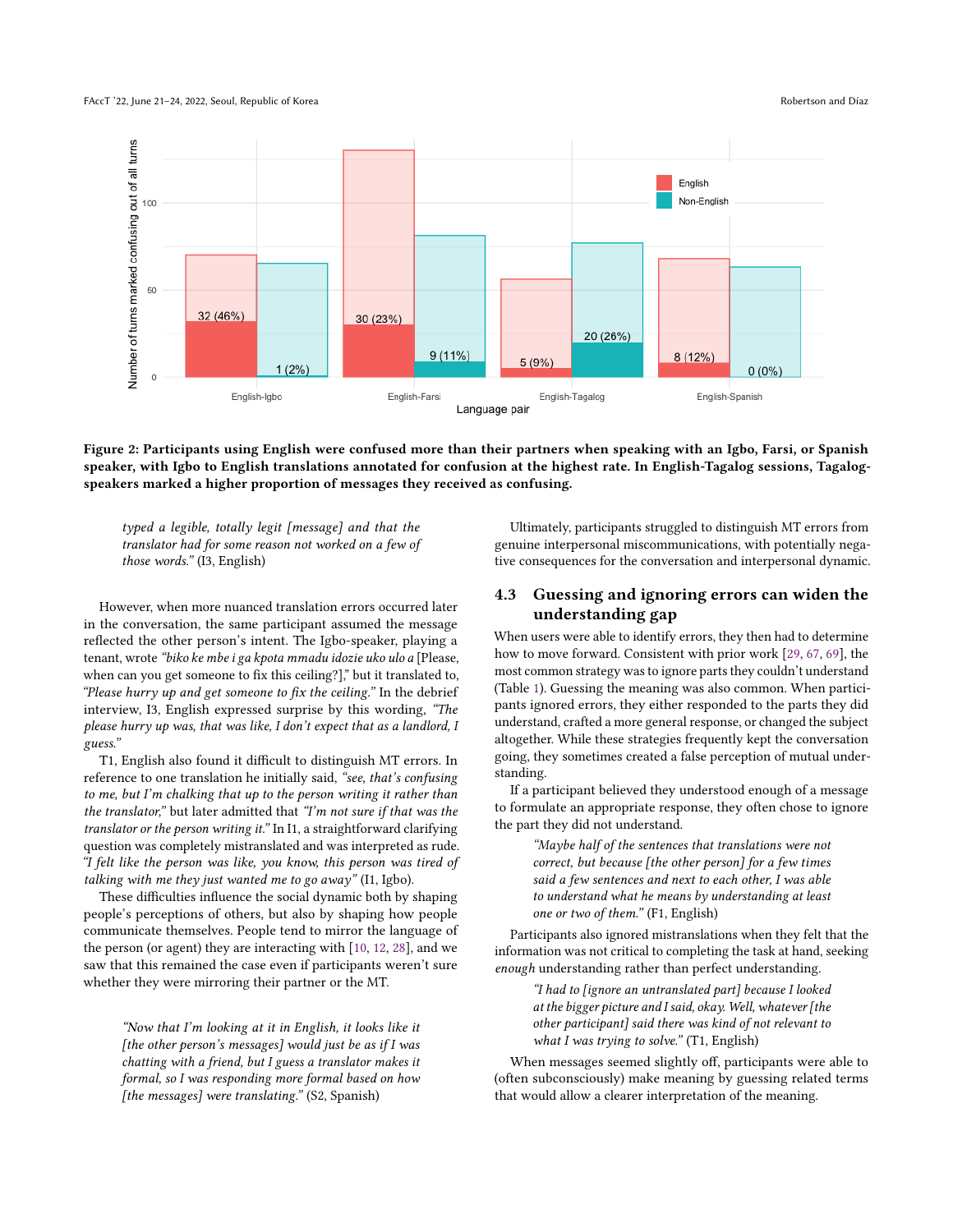<span id="page-6-0"></span>

| Strategy   | N turns        |
|------------|----------------|
| Ignore     | 60             |
| Guess      | 21             |
| Clarify    | 20             |
| Generalize | 3              |
| Repeat     | 3              |
| Simplify   | $\mathfrak{D}$ |

Table 1: Ignoring confusing parts of a message was the most popular strategy, followed by guessing the meaning or asking for clarification.

"When I go back and look at them, I think the fact that it was basically one word, that made me think that it was either typo or a translation thing, like the one where they said, "I don't have a CPR, but if you can pay for the training, you can take a class." Well, I just swapped out "you" for "I," meaning them, and that's what I figured was happening there." (S3, English)

After interpreting a confusing message, participants generally responded as best they could to continue the conversation. Some were able to formulate a relevant response even with very little understanding of what their partner had said.

"[The translation] basically didn't make any sense. [. . . ] That's why I just kind of went and answered with something in general. Like, "When can we start this?"  $[...]$ because I wasn't sure like this, it's telling me that their roofs are not going to be able to be used on Sundays and I'm like, I don't I don't know what to do with this information." (T5, Tagalog)

If a response was sufficiently relevant, the sender of the original confusing message often accepted this as evidence they had been understood [\[20\]](#page-10-24), not realizing that the other person may have made an incorrect guess or even ignored part of their message altogether. For example, I2, Igbo sent a message that said "enwere m oge abali [Have a good time]," but was translated to "I have a night time." The recipient interpreted the message incorrectly, explaining, "He's okay with nights. That's what that means to me. I don't think that's terribly off," (I2, English) and moved on. This misunderstanding was never caught and the Igbo speaker's well wishes were never received.

An accumulation of partially understood messages and vague responses made it difficult to have a specific conversation. For example, two participants playing the landlord role (I3, English and F2, English) understood that the tenant-participant had a leak, but found it difficult to ascertain its seriousness.

# 4.4 Avoiding errors is difficult even with conscious effort

While many participants had theories about how to produce the clearest translations, it was difficult to control translation quality in practice. First, it was difficult for participants to know which strategies worked. Moreover, even strategies that work in one case may fail in another, and can be difficult to maintain throughout a conversation.

The most common beliefs about MT among the participants were that it performs poorly on long sentences and complex sentence structures, that it is sensitive to spelling and grammar, and that it often translates idioms and metaphorical language literally, failing to convey their meaning. While these theories were largely consistent with the limitations of MT models, putting them into practice proved difficult. For example, two participants mentioned a trade-off between keeping messages simple and including sufficient detail.

> "I was like, should I just like, you know, just give one word [response]? Like "no?" [...O]r should I say "no experience?" [...] I don't really know how I'll be able to respond to it for the person to understand." (I2, Igbo)

More broadly, the MT model's limitations were at odds with realistic features of casual language. In addition to occasional typos, users rarely used complete punctuation, and the system frequently failed to translate messages at all when users omitted diacritics. $10$ Participants also frequently used idiomatic and metaphorical language, even when they had intentionally tried to avoid it, leading to strange literal translations, e.g., "standing water" was translated into Farsi using the word to describe a person standing up.

An issue with attempts to simplify language is that it risks shaping and constraining human communication around the limitations of existing machine translation tools. For example, the English participant in F1 tried rephrasing a message several times in an effort to improve the translation. However, this process changed the tone of his message.

"So I repeated the same sentence a few times. [. . . ] And every time I made it simpler and simpler because he wasn't understanding that I need the building cleaned by tonight. So for example, "I need this building cleaned by tomorrow," and very direct way of saying things, which I usually don't say. For example, if you were a real cleaner, I would say, "can you please clean the building for me," but when I was doing [the task], I told him, "I want this building cleaned by tomorrow." So I gave him very direct orders." (F1, English)

Although the translation may have eventually conveyed the core meaning of the source text, the MT is indirectly shaping the interpersonal dynamic in an undesired way.

#### 5 DISCUSSION

Two key principles of good user interface design are to prevent errors where possible, and when errors do occur, help users quickly recognize, diagnose, and recover from them [\[47\]](#page-11-14). Our findings identify important challenges that users face in identifying, recovering from, and preventing miscommunication due to translation errors in MT-mediated chat. We contextualize these findings in existing theories of computer-mediated communication and human-AI interaction to identify next steps for MT model development and user interface design that could improve the user experience in each of these areas. We end with a discussion of how systems could

<span id="page-6-1"></span> $^{10}\mathrm{This}$  was particularly a problem for Igbo-English because several of the Igbo-speaking participants did not know how to access diacritics on their computer's keyboard.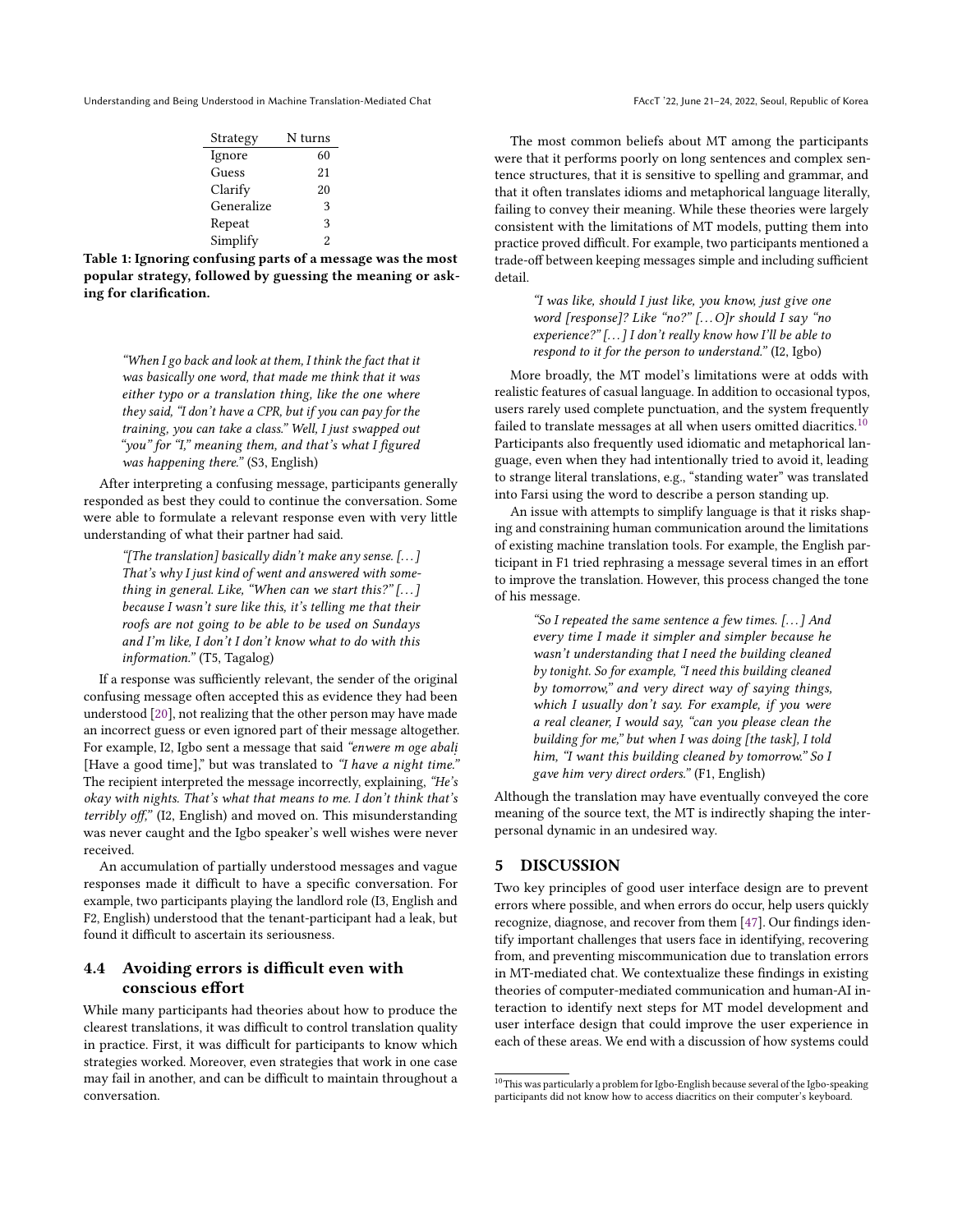adapt support to different contexts to provide relevant and useful information without becoming intrusive.

#### 5.1 Identifying and recovering from errors

It is difficult for MT users to identify translation errors without knowing both the source and target languages. Our findings echo concerns that this is especially difficult with current state of the art neural machine translation systems, which can produce very fluent translations that are not necessarily adequate [\[4,](#page-9-3) [40\]](#page-10-10). One risk of language models that produce seemingly fluent and coherent output is that people are inherently driven to make meaning from such outputs, regardless of how they were produced or whether they reflect any meaning or intent [\[4\]](#page-9-3). In this study, participants had confidence in their interpretation of apparently fluent and coherent translations, even when their interpretation did not match their partner's intent. Thus, there is a need for novel approaches that interrupt this process and help users identify and recover from translation errors.

5.1.1 Make MT more visible. Participants found it difficult to identify MT errors and frequently attributed system errors to their conversation partner. In real world scenarios, translations that are erroneously offensive or rude translations, or that fail to convey well wishes could alter how users are able to present themselves and jeopardize interpersonal relationships, with potentially serious consequences in cases where users are seeking employment or assistance [\[28\]](#page-10-23). MT-mediated communication has historically been designed to feel seamless and as close as possible to a chat with someone speaking the same language [\[52\]](#page-11-12). However, this seamlessness may actually make it more difficult for users to identify and attribute errors, and easier for them to forget that MT is in use. A 2014 study by Gao et al. found that users attributed errors less to their conversation partner when they believed the conversation was mediated by MT, compared to when they believed they were speaking to someone for whom English was a second language [\[24\]](#page-10-13). As MT becomes more fluent, it becomes less salient to users, possibly making them more likely to attribute errors to their partner even when they are initially aware of MT.

Future work could investigate how designs that make MT more visible (see, e.g., seamful design [\[17,](#page-10-25) [31\]](#page-10-26)) or adopt alternative metaphors for MT, such as that of an agent or interpreter [\[52\]](#page-11-12), could heighten users' awareness of MT, help users identify errors, and reduce their tendency to attribute MT errors to their conversation partner. This is aligned with approaches to explainable AI that seek to encourage more deliberate and critical thinking about model predictions before making a decision about whether to rely on them [\[13\]](#page-10-27). At the same time, increased visibility may not always be appropriate or desired. One challenge will be designing tools that help users rely on predictions appropriately without adding frustration. Making MT more visible may limit users who want to retain control over how and whether they share aspects of their identity, including their language abilities, which may be associated with stigmatized social categories [\[3\]](#page-9-4) and which can be the basis for linguistic discrimination (e.g., [\[27\]](#page-10-28)).

5.1.2 Warn users when errors occur. Helping users identify incorrect predictions is a challenge across machine learning domains

[\[21,](#page-10-6) [38\]](#page-10-7). In MT, there has been sustained effort to develop quality estimation (QE) models, which predict the quality of a translation without comparison to a reference translation and could thus be used to warn users of low quality translations in real time [\[9,](#page-9-5) [16,](#page-10-29) [56,](#page-11-15) [57\]](#page-11-16). This prediction task has proved difficult, and it is not clear what kind of quality indicators (prediction targets) would be both feasible to predict and helpful and actionable for end-users [\[56\]](#page-11-15). One study by Miyabe and Yoshino suggests that it is difficult for users to apply numeric quality indicators to repair translation errors, particularly if those quality indicators could, themselves, be inaccurate [\[44\]](#page-10-30). One direction for future work is to focus QE and other translation-level information interventions on specific kinds of errors that are particularly difficult for users to identify. For example, our findings suggest that supporting users to identify fluent but inadequate translations, as well as errors that change the tone of a message should be a high priority for conversational MT. The dominant approach to QE has been supervised learning, which requires expensive labelled training data, favoring high-resource languages. Given that people using MT with low-resource languages are those most in need of support, QE methods that are effective for low-resource languages will be especially critical.

5.1.3 Support collaborative repair. Theories of repair in communication suggest that people prefer to identify and correct errors in their own messages before sending them, avoiding the need to expend collaborative effort on repair [\[50\]](#page-11-17). Prior research has proposed interfaces that encourage self-repair, for example, by showing users the back-translation of their message [\[42,](#page-10-31) [53,](#page-11-18) [68\]](#page-11-10), or suggesting changes to improve the translation [\[43,](#page-10-15) [45,](#page-10-32) [52\]](#page-11-12), but even with support this process is challenging for users who do not speak the target language. Repair costs are shaped by the medium of communication [\[19\]](#page-10-16); in MT-mediated communication, users' preference for self-repair may be much weaker because they are forced to guess if their self-repair attempt is likely to be successful. Future work could examine lower cost mechanisms for engaging in collaborative repair. For example, Hu et al. developed a system that allows two monolingual people who each know a different language to collaboratively produce high quality translations from one language to the other using MT [\[30\]](#page-10-33). Another possibility is to develop interactions that support repair without relying on MT. In this study, participants annotated messages with emojis to indicate to the research team that they found a message confusing, but the other participant could not see those annotations. One participant often received more confusing translations than the other (Fig. [2\)](#page-5-0), but it was difficult to communicate that to the other person. Offering a specific annotation that both participants can see to indicate that an entire translation, or a portion of it, is unclear could enable lower cost repair activities. Encouraging collaborative repair could avoid disproportionately burdening one person in a conversation with identifying and resolving misunderstandings. Another possibility is to offer standard clarification utterances that have been professionally translated. Such phrases could ease the difficulty of communicating specific issues such as pointing out untranslated words or asking for a statement to be reworded.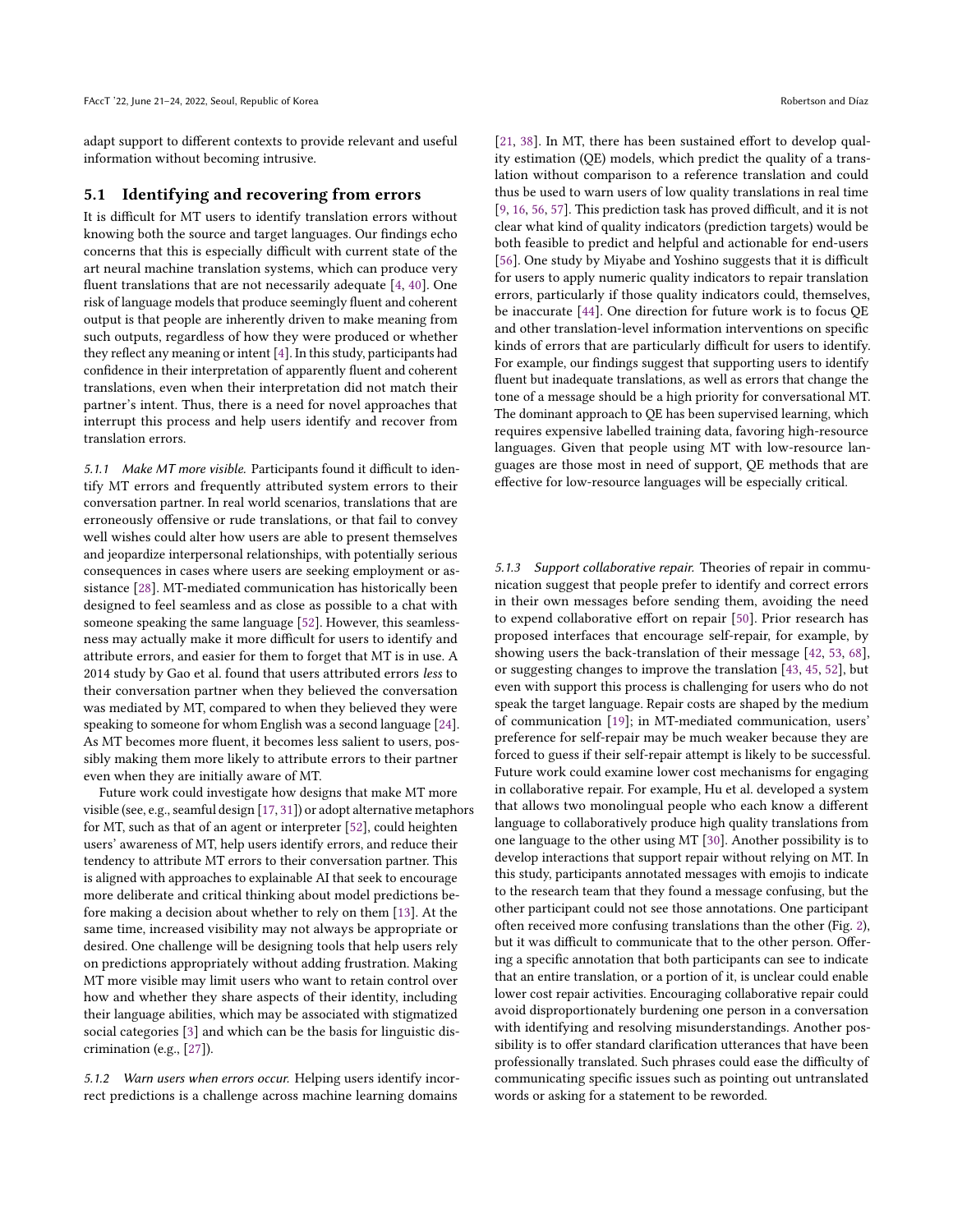#### 5.2 Preventing errors

It is important to be able to identify and recover from errors when they happen, but it is even better when users can prevent those errors from happening in the first place. Existing MT systems offer little insight into model performance, despite widely varying performance across language pairs, and even directions within a language pair [\[46,](#page-10-34) [71\]](#page-11-19). Although MT developers are aware of systematic weaknesses (e.g., [\[5,](#page-9-6) [32,](#page-10-35) [51,](#page-11-20) [61\]](#page-11-21)), this information is not conveyed to end-users. Instead, users must develop their own theories about MT's strengths and weaknesses through interacting with these systems over time. Theories based on interactions with MT in a particular language pair at a particular time may be misleading when applied to a different language pair or after updates to the model. Moreover, not acknowledging disparities in performance between languages with large investments and those with less support reinforces an expectation that speakers of lower-resource languages should accept poorer performance. Greater transparency into model performance across language pairs and on specific types of language could help users better adjust their expectations, calibrate their trust in the system, and learn how to minimize the risk of translation errors.

One path forward is to develop onboarding materials for new users to teach them about the system's capabilities and known failure modes [\[1,](#page-9-7) [14,](#page-10-4) [65\]](#page-11-22). While lengthy instructions may not be feasible across all use cases, visual and contextual indicators or warnings could be a first step toward onboarding nudges. Further research is needed to identify what would help users understand what the system can and cannot do, and then apply that understanding to avoid harmful translation errors. This engagement must be ongoing; when the MT model is updated and improved, users should be kept up to date with specific guidance about how to update their strategies for reliable use [\[1\]](#page-9-7).

Systems could also use interactive teaching strategies [\[65\]](#page-11-22) and provide reminders when a user tries to use the system in a way that is not supported. For example, human communication is rarely fluent and free of errors [\[11\]](#page-10-17), but MT systems perform poorly on text with typos, abbreviations, grammatical errors, and other normal features of casual language. While telling users about this limitation upfront would be useful, even users who are explicitly aware of these limitations struggle to abide by them consistently, especially in text messaging where casual language is broadly accepted and expected. As MT models are integrated into messaging apps and social media, a priority should be to ensure they are robust to casual language. A complementary approach could be to interactively assist users to write in a way that is suited to current MT capabilities, from interventions that are straightforward with existing technology like spelling and grammar correction, to more sophisticated interventions like detecting and suggesting alternatives for idiomatic and metaphorical language. Certainly, such an approach would constrain how people are able to communicate when using MT. Over time, this could lead to changes in language use driven by the arbitrary constraints of MT models, especially if inputs to MT systems are then used as training data for future systems. However, with careful attention to this dynamic we can help users work within the limitations of existing MT systems, while simultaneously

expanding system capabilities to reduce those constraints in the future.

#### 5.3 Adapting support to the context of use

A consistent finding across study sessions was that people are tolerant of translation errors and can have successful conversations without perfect MT. Because this study involved a role play, participants may have been more accepting of partial understanding than they would be in real life. This is consistent with the idea in grounding theory that people's grounding criterion, or how much evidence a person needs that the other person has understood them before they move on with the conversation, changes not only with the medium of communication, but also with the purpose [\[19\]](#page-10-16). In different situations, we would expect users to hold MT to a different standard and adopt different strategies for assessing translation quality.

Accordingly, when designing and evaluating MT models and user interfaces, we should be accounting for the purpose of communication and evaluating how well the system serves that purpose. Our findings and the next steps we have proposed above, for example, are specific to MT-mediated text chat with a clear task or goal. Translation systems that adequately serve this purpose may be less effective for conversations with open-ended or creative goals, such as story-telling or getting to know someone, or communicating information that needs to be understood verbatim. Translation systems that use other modalities, such as speech-to-speech translation, also introduce different challenges. Hara and Iqbal [\[29\]](#page-10-3) found that people using MT over video call also face challenges identifying and recovering from errors, and that users employ similar strategies to recover, like simplifying their language. However, the most useful interventions to improve communication may differ. For instance, visual and audio cues may make it easier for a user to identify misunderstanding, while text may be more conducive to identifying and correcting specific errors [\[29\]](#page-10-3).

Users' purposes for MT can also shift over time, or even within a conversation. For example, a conversation between a parent and a prospective caretaker could easily shift between friendly chat and building rapport, to sharing critical information about a child's health condition. In high-stakes discussions, such as discussing allergies, people's tolerance for errors may be very low. In fact, studies of MT use in healthcare have found that patients and healthcare providers prefer phrase-based translation tools over open-ended MT because they are more reliable [\[48,](#page-11-23) [55,](#page-11-24) [64\]](#page-11-25). One path forward could be considering ways to smoothly integrate different types of translation support to match users' relative need for accuracy and flexibility in different contexts. Ideally, MT systems would be designed for flexible use, offering more or less intrusive support based on the context and stakes.

On the other hand, given that users' criteria for assessing translation quality shift according to the context, users' perceptions of translation quality may be an inconsistent proxy for their actual understanding. Several prior studies that introduce new interface designs for MT rely on users' perceptions of clarity to evaluate the new system, but do not compare those perceptions against other measurements of translation quality (e.g., professional translators' evaluations) to determine whether users actually understood the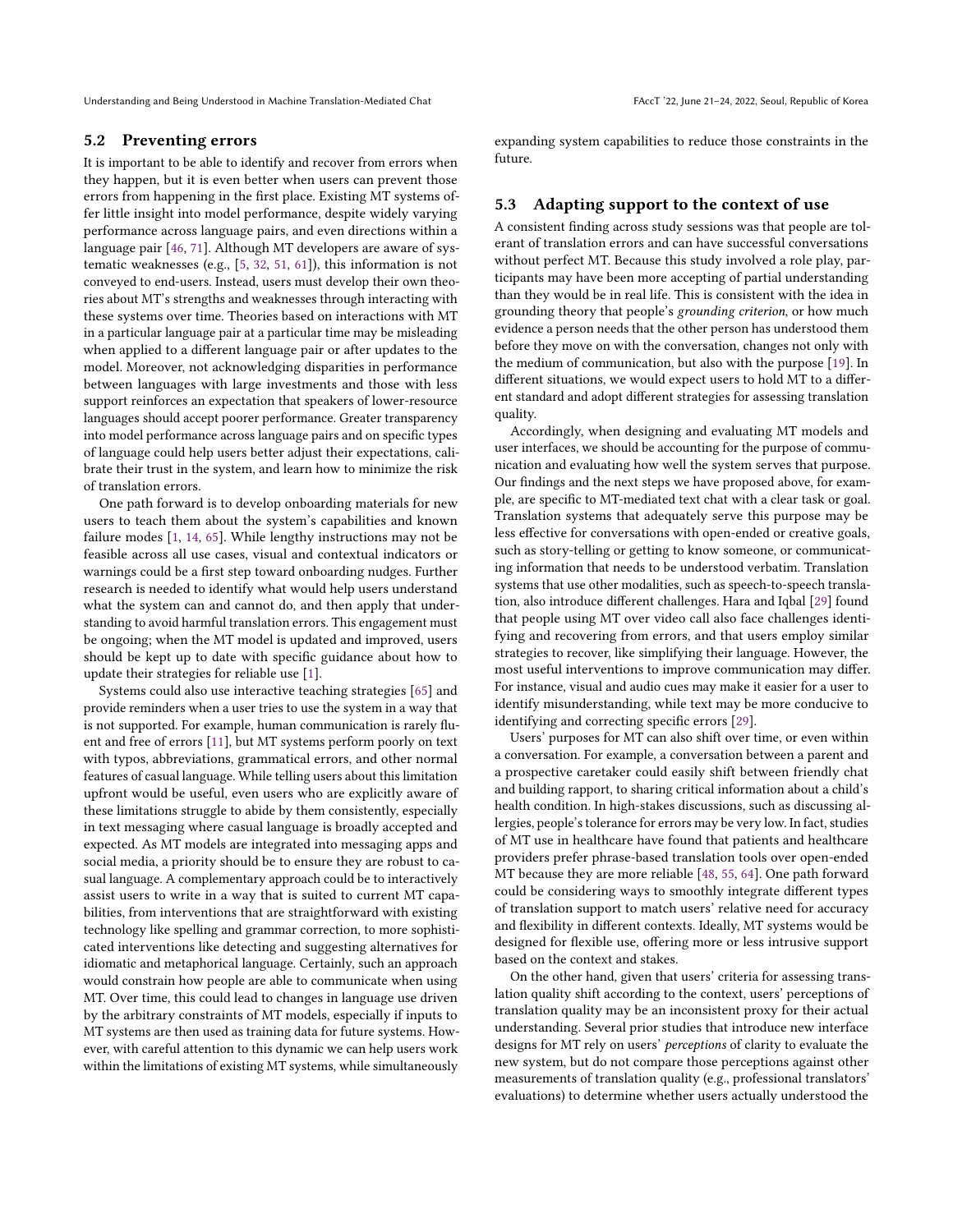intended meaning. This makes it difficult to know whether these designs improved users' actual understanding and quality of communication, or whether they only improve perceived understanding and quality. By engaging bilingual participants in debrief interviews with the full conversation transcript and translations, we were able to compare users' perceptions of quality in situ to their understanding of their partner's intended meaning. The fact that we saw several instances of uncaught mistranslations, where a participant thought they understood a message until they saw the original source text, suggests a need to consider this gap more explicitly in future evaluations of systems designed to improve understanding in MT-mediated communication.

# 5.4 Limitations & Opportunities for future work

We faced several trade-offs in designing the study to resemble realworld high-stakes communication while remaining feasible. Here we identify drawbacks of our approach and discuss how they could be addressed in future work.

We recruited bilingual participants for two reasons: first, bilingual participants were able to compare the source messages and translations in the debrief interview, offering us insight into the difference between in situ perceived quality and actual quality of MT-mediated communication; second, it allowed us to conduct recruitment and debrief interviews in English. However, users in the real world are unlikely to be using MT to translate between languages they are fluent in, making our set-up less realistic. Further, bilingual participants were sometimes able to infer meaning from poor quality translations that would be difficult for someone who does not speak the source language to understand. For example, idiomatic or metaphorical language translated literally may be intelligible to a bilingual person because of an ability to backtranslate. We partially addressed this limitation in the Spanish, Igbo, and Tagalog sessions by having only one bilingual participant in each pair. Future work could improve on this further by recruiting only participants who have limited or no knowledge of their target language and hiring professional translators to assess translation quality.

We also faced issues with the limitations of the input devices that participants had available. Particularly in the Igbo sessions, some users could not access certain diacritics on their laptop. It is possible that this reflects realistic real-world use, but this is not something that we investigated. Future work could identify what kinds of input devices users might typically have access to when using MT with a specific language and replicate this in user studies.

Finally, the participants knew that they were role playing, so our study only partially replicates realistic high-stakes scenarios and power dynamics. Our insights could be further understood by observing MT-mediated interactions in the real world, for instance, drawing on ethnographic methods [\[36\]](#page-10-36) or contextual inquiry [\[8\]](#page-9-8). Our choice of task prompts, and the choice to put an English speaker in the position of relative social power reflect our context as U.S. based researchers, and would be complemented by future work in other cultural and linguistic contexts.

### 6 CONCLUSION

In this work we conducted a user study to explore how users evaluate translation quality and recover from translation errors in MT-mediated text conversations. 19 participant pairs engaged in an MT-mediated role-play conversation modeled after real-world, high-stakes scenarios in English and one of Spanish, Persian/Farsi, Igbo, or Filipino/Tagalog. Through analysis of debrief interviews, chat transcripts, and annotations of confusion provided by participants in situ, we demonstrate that users have difficulty identifying translation errors and validating their own understanding, particularly when translations are fluent, but inadequate. Often these difficulties were asymmetric within conversation pairs and participants were not always aware of their partner's difficulties, at times leading them to attribute MT errors to their partner. We build on existing scholarship in explainable AI (XAI), FAccT, and HCI to identify directions for interdisciplinary research and design to support users in identifying and recovering from MT errors.

#### ACKNOWLEDGMENTS

We would like to thank the study participants for their time and insights. This work builds on a collaboration with Wesley Hanwen Deng, Niloufar Salehi, Timnit Gebru, Margaret Mitchell, Katherine Heller, Daniel J. Liebling, Michal Lahav, and Samy Bengio. We are also grateful to Romina Stella, Ben Hutchinson, and the anonymous reviewers for helpful discussions and feedback.

Funding: This research was supported by Google.

#### REFERENCES

- <span id="page-9-7"></span>[1] Saleema Amershi, Dan Weld, Mihaela Vorvoreanu, Adam Fourney, Besmira Nushi, Penny Collisson, Jina Suh, Shamsi Iqbal, Paul N. Bennett, Kori Inkpen, Jaime Teevan, Ruth Kikin-Gil, and Eric Horvitz. 2019. Guidelines for Human-AI Interaction. In Proceedings of the 2019 CHI Conference on Human Factors in Computing Systems (Glasgow, Scotland Uk) (CHI '19). Association for Computing Machinery, New York, NY, USA, 1–13. <https://doi.org/10.1145/3290605.3300233>
- <span id="page-9-0"></span>[2] Jeanne Batalova and Jie Zong. 2016. Language Diversity and English Proficiency in the United States. Migration Policy Institute. Retrieved July 19, 2021 from [https://www.migrationpolicy.org/article/language-diversity-and-english](https://www.migrationpolicy.org/article/language-diversity-and-english-proficiency-united-states-2015)[proficiency-united-states-2015](https://www.migrationpolicy.org/article/language-diversity-and-english-proficiency-united-states-2015)
- <span id="page-9-4"></span>[3] Nicole Baumgarten and Inke Du Bois. 2019. Linguistic discrimination and cultural diversity in social spaces. Journal of Language and Discrimination 3, 2 (2019), 85–91.
- <span id="page-9-3"></span>[4] Emily M. Bender, Timnit Gebru, Angelina McMillan-Major, and Shmargaret Shmitchell. 2021. On the Dangers of Stochastic Parrots: Can Language Models Be Too Big?. In Proceedings of the 2021 ACM Conference on Fairness, Accountability, and Transparency (Virtual Event, Canada) (FAccT '21). Association for Computing Machinery, New York, NY, USA, 610–623. [https://doi.org/10.1145/3442188.](https://doi.org/10.1145/3442188.3445922) [3445922](https://doi.org/10.1145/3442188.3445922)
- <span id="page-9-6"></span>[5] Luisa Bentivogli, Arianna Bisazza, Mauro Cettolo, and Marcello Federico. 2016. Neural versus Phrase-Based Machine Translation Quality: a Case Study. In Proceedings of the 2016 Conference on Empirical Methods in Natural Language Processing. Association for Computational Linguistics, Austin, Texas, 257–267. <https://doi.org/10.18653/v1/D16-1025>
- <span id="page-9-2"></span>[6] L. Bentivogli, M. Cettolo, M. Federico, and C. Federmann. 2018. Machine Translation Human Evaluation: an investigation of evaluation based on Post-Editing and its relation with Direct Assessment. In Proceedings of International Conference on Spoken Language Translation (IWSLT '18). 62–69.
- <span id="page-9-1"></span>[7] Yotam Berger. 2017. Israel Arrests Palestinian Because Facebook Translated 'Good Morning' to 'Attack Them'. Haaretz (Oct 2017). [https://www.haaretz.com/israel](https://www.haaretz.com/israel-news/palestinian-arrested-over-mistranslated-good-morning-facebook-post-1.5459427)[news/palestinian-arrested-over-mistranslated-good-morning-facebook-post-](https://www.haaretz.com/israel-news/palestinian-arrested-over-mistranslated-good-morning-facebook-post-1.5459427)[1.5459427](https://www.haaretz.com/israel-news/palestinian-arrested-over-mistranslated-good-morning-facebook-post-1.5459427)
- <span id="page-9-8"></span>[8] Hugh Beyer and Karen Holtzblatt. 1997. Contextual Design: Defining Customer-Centered Systems. Morgan Kaufmann Publishers Inc., San Francisco, CA, USA.
- <span id="page-9-5"></span>John Blatz, Erin Fitzgerald, George Foster, Simona Gandrabur, Cyril Goutte, Alex Kulesza, Alberto Sanchis, and Nicola Ueffing. 2004. Confidence Estimation for Machine Translation. In COLING 2004: Proceedings of the 20th International Conference on Computational Linguistics. Geneva, Switzerland, 315–321. [https:](https://www.aclweb.org/anthology/C04-1046) [//www.aclweb.org/anthology/C04-1046](https://www.aclweb.org/anthology/C04-1046)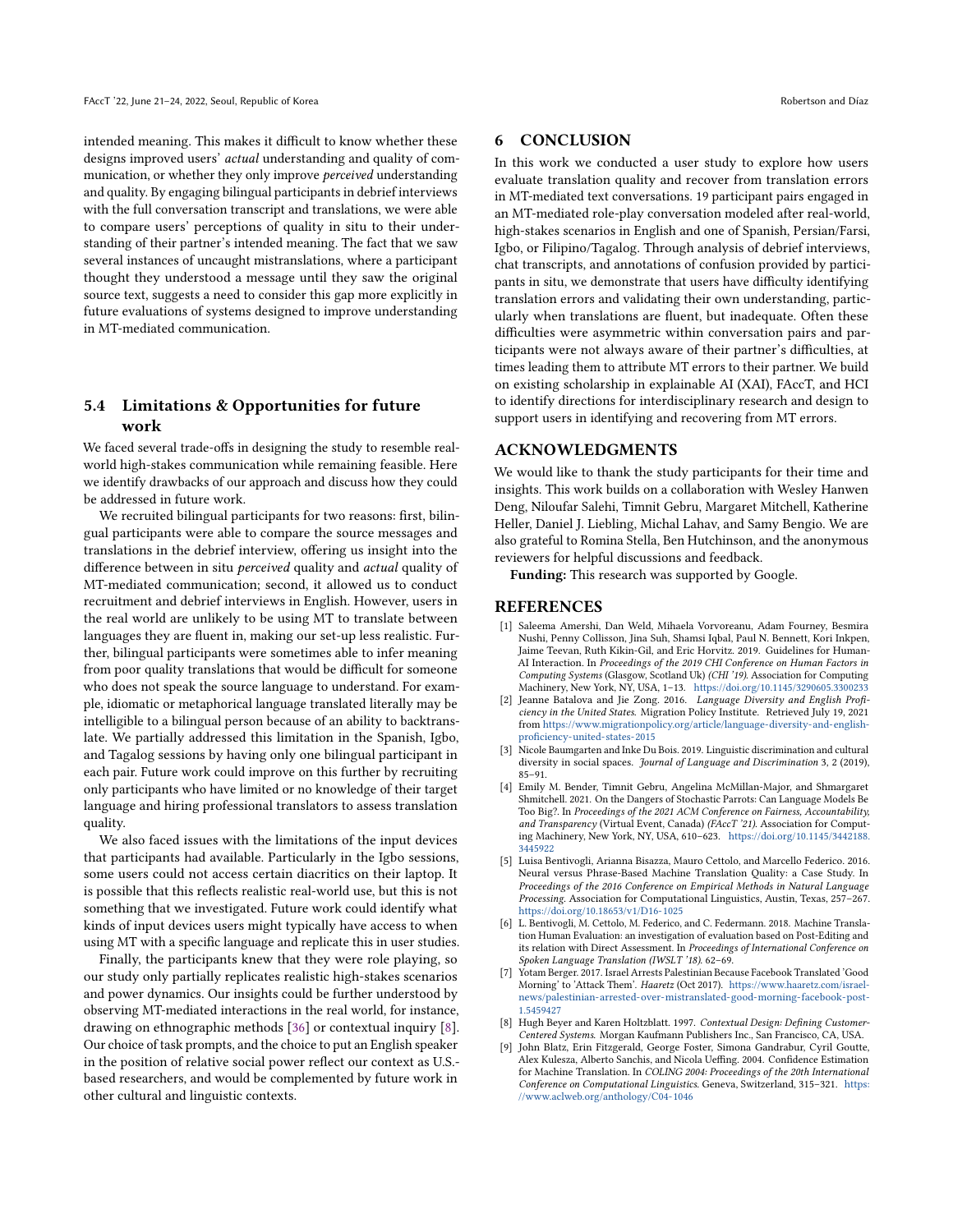- <span id="page-10-21"></span>[10] Holly P. Branigan, Martin John Pickering, Jamie Pearson, and Janet McLean. 2010. Linguistic alignment between people and computers. Journal of Pragmatics 42 (2010), 2355–2368.
- <span id="page-10-17"></span>[11] Susan E. Brennan. 1998. The Grounding Problem in Conversations With and Through Computers. Lawrence Erlbaum, Hillsdale, NJ, 201–225.
- <span id="page-10-22"></span>[12] Susan E. Brennan and Justina O. Ohaeri. 1994. Effects of Message Style on Users' Attributions toward Agents. In Conference Companion on Human Factors in Computing Systems (Boston, Massachusetts, USA) (CHI '94). Association for Computing Machinery, New York, NY, USA, 281–282. [https://doi.org/10.1145/](https://doi.org/10.1145/259963.260492) [259963.260492](https://doi.org/10.1145/259963.260492)
- <span id="page-10-27"></span>[13] Zana Buçinca, Maja Barbara Malaya, and Krzysztof Z. Gajos. 2021. To Trust or to Think: Cognitive Forcing Functions Can Reduce Overreliance on AI in AI-Assisted Decision-Making. Proc. ACM Hum.-Comput. Interact. 5, CSCW1, Article 188 (apr 2021), 21 pages. <https://doi.org/10.1145/3449287>
- <span id="page-10-4"></span>[14] Carrie J Cai, Samantha Winter, David Steiner, Lauren Wilcox, and Michael Terry. 2019. "Hello AI": Uncovering the Onboarding Needs of Medical Practitioners for Human-AI Collaborative Decision-Making. Proceedings of the ACM on Humancomputer Interaction 3, CSCW (2019), 1–24.
- <span id="page-10-12"></span>[15] Fabio Calefato, Filippo Lanubile, Tayana Conte, and Rafael Prikladnicki. 2016. Assessing the impact of real-time machine translation on multilingual meetings in global software projects. Empirical Software Engineering 21, 3 (June 2016), 1002–1034. <https://doi.org/10.1007/s10664-015-9372-x>
- <span id="page-10-29"></span>[16] Chris Callison-Burch, Philipp Koehn, Christof Monz, Matt Post, Radu Soricut, and Lucia Specia. 2012. Findings of the 2012 Workshop on Statistical Machine Translation. In Proceedings of the Seventh Workshop on Statistical Machine Translation. Association for Computational Linguistics, Montréal, Canada, 10–51. <https://www.aclweb.org/anthology/W12-3102>
- <span id="page-10-25"></span>[17] M. Chalmers, I. MacColl, and M. Bell. 2003. Seamful design: showing the seams in wearable computing. In 2003 IEE Eurowearable. 11–16. [https://doi.org/10.1049/ic:](https://doi.org/10.1049/ic:20030140) [20030140](https://doi.org/10.1049/ic:20030140)
- <span id="page-10-19"></span>[18] Kathy Charmaz. 2014. Constructing grounded theory: A practical guide through qualitative research (2 ed.). SAGE Publications Ltd, London, United Kingdom.
- <span id="page-10-16"></span>[19] H. H. Clark and S. E. Brennan. 1991. Grounding in communication. American Psychological Association, 127–149. <https://doi.org/10.1037/10096-006>
- <span id="page-10-24"></span>[20] Herbert H. Clark and Deanna Wilkes-Gibbs. 1986. Referring as a collaborative process. Cognition 22 (1986), 1–39. Issue 1. [https://doi.org/10.1016/0010-0277\(86\)](https://doi.org/10.1016/0010-0277(86)90010-7) [90010-7](https://doi.org/10.1016/0010-0277(86)90010-7)
- <span id="page-10-6"></span>[21] Upol Ehsan, Q. Vera Liao, Michael Muller, Mark O. Riedl, and Justin D. Weisz. 2021. Expanding Explainability: Towards Social Transparency in AI Systems. In Proceedings of the 2021 CHI Conference on Human Factors in Computing Systems. Association for Computing Machinery, New York, NY, USA, Article 82, 19 pages. <https://doi.org/10.1145/3411764.3445188>
- <span id="page-10-11"></span>[22] Upol Ehsan and Mark O. Riedl. 2020. Human-Centered Explainable AI: Towards a Reflective Sociotechnical Approach. In HCI International 2020 - Late Breaking Papers: Multimodality and Intelligence, Constantine Stephanidis, Masaaki Kurosu, Helmut Degen, and Lauren Reinerman-Jones (Eds.). Springer International Publishing, Cham, 449–466.
- <span id="page-10-14"></span>[23] Ge Gao, Hao-Chuan Wang, Dan Cosley, and Susan R. Fussell. 2013. Same translation but different experience: the effects of highlighting on machine-translated conversations. In Proceedings of the SIGCHI Conference on Human Factors in Computing Systems (CHI '13). Association for Computing Machinery, Paris, France, 449–458. <https://doi.org/10.1145/2470654.2470719>
- <span id="page-10-13"></span>[24] Ge Gao, Bin Xu, Dan Cosley, and Susan R. Fussell. 2014. How Beliefs about the Presence of Machine Translation Impact Multilingual Collaborations. In Proceedings of the 17th ACM Conference on Computer Supported Cooperative Work & Social Computing (Baltimore, Maryland, USA) (CSCW '14). Association for Computing Machinery, New York, NY, USA, 1549–1560. [https://doi.org/10.1145/](https://doi.org/10.1145/2531602.2531702) [2531602.2531702](https://doi.org/10.1145/2531602.2531702)
- <span id="page-10-0"></span>[25] Edward Golding, Laurie Goodman, and Sarah Strochak. 2018. Is Limited English Proficiency a Barrier to Homeownership? Urban Institute. Retrieved July 19, 2021 from [https://www.urban.org/sites/default/files/publication/97436/is\\_](https://www.urban.org/sites/default/files/publication/97436/is_limited_english_proficiency_a_barrier_to_homeownership.pdf) [limited\\_english\\_proficiency\\_a\\_barrier\\_to\\_homeownership.pdf](https://www.urban.org/sites/default/files/publication/97436/is_limited_english_proficiency_a_barrier_to_homeownership.pdf)
- <span id="page-10-20"></span>[26] Spence Green, Jason Chuang, Jeffrey Heer, and Christopher D. Manning. 2014. Predictive translation memory: a mixed-initiative system for human language translation. In Proceedings of the 27th annual ACM symposium on User interface software and technology - UIST '14. ACM Press, Honolulu, Hawaii, USA, 177–187. <https://doi.org/10.1145/2642918.2647408>
- <span id="page-10-28"></span>[27] Craig Hadley and Crystal Patil. 2009. Perceived discrimination among three groups of refugees resettled in the USA: associations with language, time in the USA, and continent of origin. Journal of Immigrant and Minority Health 11, 6 (2009), 505–512.
- <span id="page-10-23"></span>[28] Jeffrey T Hancock, Mor Naaman, and Karen Levy. 2020. AI-Mediated Communication: Definition, Research Agenda, and Ethical Considerations. Journal of Computer-Mediated Communication 25, 1 (Jan. 2020), 89–100. [https:](https://doi.org/10.1093/jcmc/zmz022) [//doi.org/10.1093/jcmc/zmz022](https://doi.org/10.1093/jcmc/zmz022) \_eprint: https://academic.oup.com/jcmc/articlepdf/25/1/89/32961176/zmz022.pdf.
- <span id="page-10-3"></span>[29] Kotaro Hara and Shamsi T. Iqbal. 2015. Effect of Machine Translation in Interlingual Conversation: Lessons from a Formative Study. In Proceedings of the

33rd Annual ACM Conference on Human Factors in Computing Systems (CHI '15). Association for Computing Machinery, Seoul, Republic of Korea, 3473–3482. <https://doi.org/10.1145/2702123.2702407>

- <span id="page-10-33"></span>[30] Chang Hu, Benjamin B. Bederson, Philip Resnik, and Yakov Kronrod. 2011. Mono-Trans2: a new human computation system to support monolingual translation. In Proceedings of the SIGCHI Conference on Human Factors in Computing Systems (CHI '11). Association for Computing Machinery, Vancouver, BC, Canada, 1133–1136. <https://doi.org/10.1145/1978942.1979111>
- <span id="page-10-26"></span>[31] Sarah Inman and David Ribes. 2019. "Beautiful Seams": Strategic Revelations and Concealments. In Proceedings of the 2019 CHI Conference on Human Factors in Computing Systems. Association for Computing Machinery, New York, NY, USA, 1–14. <https://doi.org/10.1145/3290605.3300508>
- <span id="page-10-35"></span>[32] Pierre Isabelle, Colin Cherry, and George Foster. 2017. A Challenge Set Approach to Evaluating Machine Translation. In Proceedings of the 2017 Conference on Empirical Methods in Natural Language Processing. Association for Computational Linguistics, Copenhagen, Denmark, 2486–2496. [https://doi.org/10.18653/v1/D17-](https://doi.org/10.18653/v1/D17-1263) [1263](https://doi.org/10.18653/v1/D17-1263)
- <span id="page-10-8"></span>[33] Alon Jacovi, Ana Marasović, Tim Miller, and Yoav Goldberg. 2021. Formalizing trust in artificial intelligence: Prerequisites, causes and goals of human trust in ai. In Proceedings of the 2021 ACM Conference on Fairness, Accountability, and Transparency. 624–635.
- <span id="page-10-2"></span>[34] Pratik Joshi, Sebastin Santy, Amar Budhiraja, Kalika Bali, and Monojit Choudhury. 2020. The State and Fate of Linguistic Diversity and Inclusion in the NLP World. In Proceedings of the 58th Annual Meeting of the Association for Computational Linguistics. Association for Computational Linguistics, Online, 6282–6293. [https:](https://doi.org/10.18653/v1/2020.acl-main.560) [//doi.org/10.18653/v1/2020.acl-main.560](https://doi.org/10.18653/v1/2020.acl-main.560)
- <span id="page-10-5"></span>[35] René F Kizilcec. 2016. How much information? Effects of transparency on trust in an algorithmic interface. In Proceedings of the 2016 CHI Conference on Human Factors in Computing Systems. 2390–2395.
- <span id="page-10-36"></span>[36] Jonathan Lazar, Jinjuan Heidi Feng, and Harry Hochheiser. 2017. Chapter 9 - Ethnography. In Research Methods in Human Computer Interaction (Second Edition) (second edition ed.), Jonathan Lazar, Jinjuan Heidi Feng, and Harry Hochheiser (Eds.). Morgan Kaufmann, Boston, 229–261. [https://doi.org/10.1016/B978-0-12-](https://doi.org/10.1016/B978-0-12-805390-4.00009-1) [805390-4.00009-1](https://doi.org/10.1016/B978-0-12-805390-4.00009-1)
- <span id="page-10-1"></span>[37] Daniel J. Liebling, Michal Lahav, Abigail Evans, Aaron Donsbach, Jess Holbrook, Boris Smus, and Lindsey Boran. 2020. Unmet Needs and Opportunities for Mobile Translation AI. In Proceedings of the 2020 CHI Conference on Human Factors in Computing Systems. Association for Computing Machinery, New York, NY, USA, 1–13. <https://doi.org/10.1145/3313831.3376261>
- <span id="page-10-7"></span>[38] Zachary Chase Lipton. 2016. The Mythos of Model Interpretability. CoRR abs/1606.03490 (2016). arXiv[:1606.03490](https://arxiv.org/abs/1606.03490) <http://arxiv.org/abs/1606.03490>
- <span id="page-10-9"></span>[39] Niklas Luhmann. 1979. Trust: A mechanism for the reduction of social complexity. Trust and power: Two works by Niklas Luhmann (1979), 1–103.
- <span id="page-10-10"></span>[40] Marianna Martindale and Marine Carpuat. 2018. Fluency Over Adequacy: A Pilot Study in Measuring User Trust in Imperfect MT. In Proceedings of the 13th Conference of the Association for Machine Translation in the Americas (Volume 1: Research Papers). Association for Machine Translation in the Americas, Boston, MA, USA, 13–25. <https://www.aclweb.org/anthology/W18-1803>
- <span id="page-10-18"></span>[41] Sharan B Merriam and Associates. 2002. Introduction to qualitative research. In Qualitative research in practice: Examples for discussion and analysis. Jossey-Bass, Hoboken, NJ, USA, 1–17.
- <span id="page-10-31"></span>[42] Mai Miyabe and Takashi Yoshino. 2009. Accuracy Evaluation of Sentences Translated to Intermediate Language in Back Translation. In Proceedings of the 3rd International Universal Communication Symposium (Tokyo, Japan) (IUCS '09). Association for Computing Machinery, New York, NY, USA, 30–35. [https:](https://doi.org/10.1145/1667780.1667787) [//doi.org/10.1145/1667780.1667787](https://doi.org/10.1145/1667780.1667787)
- <span id="page-10-15"></span>[43] Mai Miyabe and Takashi Yoshino. 2010. Influence of Detecting Inaccurate Messages in Real-Time Remote Text-Based Communication via Machine Translation. In Proceedings of the 3rd International Conference on Intercultural Collaboration (Copenhagen, Denmark) (ICIC '10). Association for Computing Machinery, New York, NY, USA, 59–68. <https://doi.org/10.1145/1841853.1841863>
- <span id="page-10-30"></span>[44] Mai Miyabe and Takashi Yoshino. 2011. Can Indicating Translation Accuracy Encourage People to Rectify Inaccurate Translations?. In Human-Computer Interaction. Interaction Techniques and Environments, Julie A. Jacko (Ed.). Springer Berlin Heidelberg, Berlin, Heidelberg, 368–377.
- <span id="page-10-32"></span>[45] Mai Miyabe, Takashi Yoshino, and Tomohiro Shigenobu. 2008. Effects of Repair Support Agent for Accurate Multilingual Communication. In PRICAI 2008: Trends in Artificial Intelligence, Tu-Bao Ho and Zhi-Hua Zhou (Eds.). Springer Berlin Heidelberg, Berlin, Heidelberg, 1022–1027.
- <span id="page-10-34"></span>[46] Wilhelmina Nekoto, Vukosi Marivate, Tshinondiwa Matsila, Timi Fasubaa, Taiwo Fagbohungbe, Solomon Oluwole Akinola, Shamsuddeen Muhammad, Salomon Kabongo Kabenamualu, Salomey Osei, Freshia Sackey, Rubungo Andre Niyongabo, Ricky Macharm, Perez Ogayo, Orevaoghene Ahia, Musie Meressa Berhe, Mofetoluwa Adeyemi, Masabata Mokgesi-Selinga, Lawrence Okegbemi, Laura Martinus, Kolawole Tajudeen, Kevin Degila, Kelechi Ogueji, Kathleen Siminyu,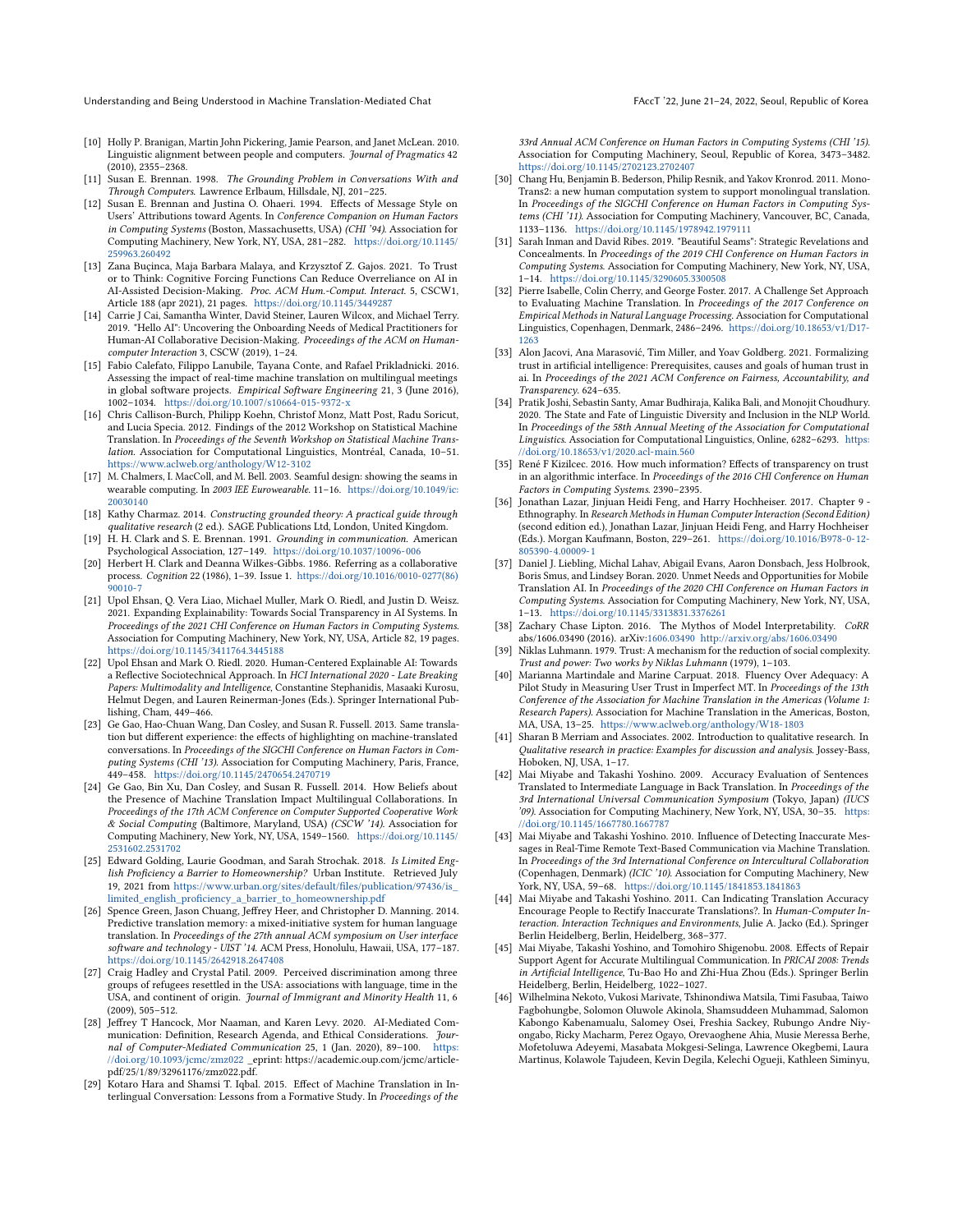Julia Kreutzer, Jason Webster, Jamiil Toure Ali, Jade Abbott, Iroro Orife, Ignatius Ezeani, Idris Abdulkadir Dangana, Herman Kamper, Hady Elsahar, Goodness Duru, Ghollah Kioko, Murhabazi Espoir, Elan van Biljon, Daniel Whitenack, Christopher Onyefuluchi, Chris Chinenye Emezue, Bonaventure F. P. Dossou, Blessing Sibanda, Blessing Bassey, Ayodele Olabiyi, Arshath Ramkilowan, Alp Öktem, Adewale Akinfaderin, and Abdallah Bashir. 2020. Participatory Research for Low-resourced Machine Translation: A Case Study in African Languages. In Findings of the Association for Computational Linguistics: EMNLP 2020. Association for Computational Linguistics, Online, 2144–2160. <https://doi.org/10.18653/v1/2020.findings-emnlp.195>

- <span id="page-11-14"></span>[47] Jakob Nielsen. 1994. 10 Usability Heuristics for User Interface Design. Retrieved December 19, 2021 from <nngroup.com/articles/ten-usability-heuristics/>
- <span id="page-11-23"></span>[48] Anita Panayiotou, Kerry Hwang, Sue Williams, Terence W H Chong, Dina LoGiudice, Betty Haralambous, Xiaoping Lin, Emiliano Zucchi, Monita Mascitti-Meuter, Anita M Y Goh, Emily You, and Frances Batchelor. 2020. The perceptions of translation apps for everyday health care in healthcare workers and older people: A multi-method study. Journal of Clinical Nursing 29, 17-18 (Sep 2020), 3516–3526. <https://doi.org/10.1111/jocn.15390>
- <span id="page-11-7"></span>[49] Marco Tulio Ribeiro, Sameer Singh, and Carlos Guestrin. 2016. "Why Should I Trust You?": Explaining the Predictions of Any Classifier. In Proceedings of the 22nd ACM SIGKDD International Conference on Knowledge Discovery and Data Mining (San Francisco, California, USA) (KDD '16). Association for Computing Machinery, New York, NY, USA, 1135–1144. [https://doi.org/10.1145/2939672.](https://doi.org/10.1145/2939672.2939778) [2939778](https://doi.org/10.1145/2939672.2939778)
- <span id="page-11-17"></span>[50] Emanuel A. Schegloff, Gail Jefferson, and Harvey Sacks. 1977. The Preference for Self-Correction in the Organization of Repair in Conversation. Language 53, 2 (1977), 361–382. <http://www.jstor.org/stable/413107>
- <span id="page-11-20"></span>[51] Rico Sennrich. 2017. How Grammatical is Character-level Neural Machine Translation? Assessing MT Quality with Contrastive Translation Pairs. In Proceedings of the 15th Conference of the European Chapter of the Association for Computational Linguistics: Volume 2, Short Papers. Association for Computational Linguistics, Valencia, Spain, 376–382. <https://aclanthology.org/E17-2060>
- <span id="page-11-12"></span>[52] Chunqi Shi, Donghui Lin, and Toru Ishida. 2013. Agent Metaphor for Machine Translation Mediated Communication. In Proceedings of the 2013 International Conference on Intelligent User Interfaces (Santa Monica, California, USA) (IUI '13). Association for Computing Machinery, New York, NY, USA, 67–74. [https:](https://doi.org/10.1145/2449396.2449407) [//doi.org/10.1145/2449396.2449407](https://doi.org/10.1145/2449396.2449407)
- <span id="page-11-18"></span>[53] Tomohiro Shigenobu. 2007. Evaluation and Usability of Back Translation for Intercultural Communication. In Usability and Internationalization. Global and Local User Interfaces, Nuray Aykin (Ed.). Springer Berlin Heidelberg, Berlin, Heidelberg, 259–265.
- <span id="page-11-9"></span>[54] JongHo Shin, Panayiotis G. Georgiou, and Shrikanth Narayanan. 2013. Enabling effective design of multimodal interfaces for speech-to-speech translation system: An empirical study of longitudinal user behaviors over time and user strategies for coping with errors. Computer Speech & Language 27, 2 (2013), 554–571. [https:](https://doi.org/10.1016/j.csl.2012.02.001) [//doi.org/10.1016/j.csl.2012.02.001](https://doi.org/10.1016/j.csl.2012.02.001) Special Issue on Speech-speech translation.
- <span id="page-11-24"></span>[55] Hervé Spechbach, Ismahene Sonia Halimi Mallem, Johanna Gerlach, Nikolaos Tsourakis, and Pierrette Bouillon. 2017. Comparison of the quality of two speech translators in emergency settings : A case study with standardized Arabic speaking patients with abdominal pain. In Proceedings of European Congress of Emergency Medicine (EUSEM 2017). Athens, Greece. [https://archive](https://archive-ouverte.unige.ch/unige:100812)[ouverte.unige.ch/unige:100812](https://archive-ouverte.unige.ch/unige:100812)
- <span id="page-11-15"></span>[56] Lucia Specia, Frédéric Blain, Marina Fomicheva, Erick Fonseca, Vishrav Chaudhary, Francisco Guzmán, and André F. T. Martins. 2020. Findings of the WMT 2020 Shared Task on Quality Estimation. In Proceedings of the Fifth Conference on Machine Translation. Association for Computational Linguistics, Online, 743–764. <https://www.aclweb.org/anthology/2020.wmt-1.79>
- <span id="page-11-16"></span>[57] Lucia Specia, Frédéric Blain, Varvara Logacheva, Ramón F. Astudillo, and André F. T. Martins. 2018. Findings of the WMT 2018 Shared Task on Quality Estimation. In Proceedings of the Third Conference on Machine Translation: Shared Task Papers. Association for Computational Linguistics, Belgium, Brussels, 689–709. [https:](https://doi.org/10.18653/v1/W18-6451) [//doi.org/10.18653/v1/W18-6451](https://doi.org/10.18653/v1/W18-6451)
- <span id="page-11-1"></span>[58] Steve Stecklow. 2018. Why Facebook is losing the war on hate speech in Myanmar. Reuters (Aug 2018). [https://www.reuters.com/investigates/special](https://www.reuters.com/investigates/special-report/myanmar-facebook-hate/)[report/myanmar-facebook-hate/](https://www.reuters.com/investigates/special-report/myanmar-facebook-hate/)
- <span id="page-11-8"></span>[59] People + AI Research team. 2019. Explainability + Trust. [https://pair.withgoogle.](https://pair.withgoogle.com/chapter/explainability-trust/) [com/chapter/explainability-trust/](https://pair.withgoogle.com/chapter/explainability-trust/)
- <span id="page-11-4"></span>[60] Lauren Thornton, Bran Knowles, and Gordon Blair. 2021. Fifty Shades of Grey: In Praise of a Nuanced Approach Towards Trustworthy Design. In Proceedings of the 2021 ACM Conference on Fairness, Accountability, and Transparency. 64–76.
- <span id="page-11-21"></span>[61] Antonio Toral and Víctor M. Sánchez-Cartagena. 2017. A Multifaceted Evaluation of Neural versus Phrase-Based Machine Translation for 9 Language Directions. In Proceedings of the 15th Conference of the European Chapter of the Association for Computational Linguistics: Volume 1, Long Papers. Association for Computational Linguistics, Valencia, Spain, 1063–1073. <https://aclanthology.org/E17-1100>
- <span id="page-11-2"></span>[62] Yeganeh Torbati. 2019. Google Says Google Translate Can't Replace Human Translators. Immigration Officials Have Used It to Vet Refugees. Pro Publica<br>(September 2019). https://www.propublica.org/article/google-says-google[https://www.propublica.org/article/google-says-google-](https://www.propublica.org/article/google-says-google-translate-cant-replace-human-translators-immigration-officials-have-used-it-to-vet-refugees)

[translate-cant-replace-human-translators-immigration-officials-have-used-it](https://www.propublica.org/article/google-says-google-translate-cant-replace-human-translators-immigration-officials-have-used-it-to-vet-refugees)[to-vet-refugees](https://www.propublica.org/article/google-says-google-translate-cant-replace-human-translators-immigration-officials-have-used-it-to-vet-refugees)

- <span id="page-11-5"></span>[63] Ehsan Toreini, Mhairi Aitken, Kovila Coopamootoo, Karen Elliott, Carlos Gonzalez Zelaya, and Aad Van Moorsel. 2020. The relationship between trust in AI and trustworthy machine learning technologies. In Proceedings of the 2020 conference on fairness, accountability, and transparency. 272–283.
- <span id="page-11-25"></span>[64] Anne M Turner, Yong K Choi, Kristin Dew, Ming-Tse Tsai, Alyssa L Bosold, Shuyang Wu, Donahue Smith, and Hendrika Meischke. 2019. Evaluating the Usefulness of Translation Technologies for Emergency Response Communication: A Scenario-Based Study. JMIR Public Health Surveill 5, 1 (Jan 2019). [https:](https://doi.org/10.2196/11171) [//doi.org/10.2196/11171](https://doi.org/10.2196/11171)
- <span id="page-11-22"></span>[65] Justin D. Weisz, Mohit Jain, Narendra Nath Joshi, James Johnson, and Ingrid Lange. 2019. BigBlueBot: Teaching Strategies for Successful Human-Agent Interactions. In Proceedings of the 24th International Conference on Intelligent User Interfaces (Marina del Ray, California) (IUI '19). Association for Computing Machinery, New York, NY, USA, 448–459. <https://doi.org/10.1145/3301275.3302290>
- <span id="page-11-0"></span>[66] Elisabeth Wilson, Alice Hm Chen, Kevin Grumbach, Frances Wang, and Alicia Fernandez. 2005. Effects of limited English proficiency and physician language on health care comprehension. Journal of General Internal Medicine 20, 9 (2005), 800–6. <https://doi.org/10.1111/j.1525-1497.2005.0174.x>
- <span id="page-11-13"></span>[67] Bin Xu, Ge Gao, Susan R. Fussell, and Dan Cosley. 2014. Improving Machine Translation by Showing Two Outputs. In Proceedings of the SIGCHI Conference on Human Factors in Computing Systems (Toronto, Ontario, Canada) (CHI '14). Association for Computing Machinery, New York, NY, USA, 3743–3746. [https:](https://doi.org/10.1145/2556288.2557171) [//doi.org/10.1145/2556288.2557171](https://doi.org/10.1145/2556288.2557171)
- <span id="page-11-10"></span>[68] Naomi Yamashita, Rieko Inaba, Hideaki Kuzuoka, and Toru Ishida. 2009. Difficulties in Establishing Common Ground in Multiparty Groups Using Machine Translation. In Proceedings of the SIGCHI Conference on Human Factors in Computing Systems (Boston, MA, USA) (CHI '09). Association for Computing Machinery, New York, NY, USA, 679–688. <https://doi.org/10.1145/1518701.1518807>
- <span id="page-11-3"></span>[69] Naomi Yamashita and Toru Ishida. 2006. Automatic Prediction of Misconceptions in Multilingual Computer-Mediated Communication. In Proceedings of the 11th International Conference on Intelligent User Interfaces (Sydney, Australia) (IUI '06). Association for Computing Machinery, New York, NY, USA, 62–69. [https:](https://doi.org/10.1145/1111449.1111469) [//doi.org/10.1145/1111449.1111469](https://doi.org/10.1145/1111449.1111469)
- <span id="page-11-11"></span>[70] Naomi Yamashita and Toru Ishida. 2006. Effects of machine translation on collaborative work. In Proceedings of the 2006 20th anniversary conference on Computer supported cooperative work - CSCW '06. ACM Press, Banff, Alberta, Canada, 515. <https://doi.org/10.1145/1180875.1180955>
- <span id="page-11-19"></span>[71] Biao Zhang, Philip Williams, Ivan Titov, and Rico Sennrich. 2020. Improving Massively Multilingual Neural Machine Translation and Zero-Shot Translation. In Proceedings of the 58th Annual Meeting of the Association for Computational Linguistics. Association for Computational Linguistics, Online, 1628–1639. [https:](https://doi.org/10.18653/v1/2020.acl-main.148) [//doi.org/10.18653/v1/2020.acl-main.148](https://doi.org/10.18653/v1/2020.acl-main.148)
- <span id="page-11-6"></span>[72] Yunfeng Zhang, Q Vera Liao, and Rachel KE Bellamy. 2020. Effect of confidence and explanation on accuracy and trust calibration in AI-assisted decision making. In Proceedings of the 2020 Conference on Fairness, Accountability, and Transparency. 295–305.

#### A SUPPLEMENTARY MATERIAL

- A.1 Screener survey used to recruit bilingual Spanish and English speakers and English speakers who do not know Spanish (dscout)
	- (1) Are you comfortable having a written chat conversation in Spanish (i.e. writing and reading messages)?
		- Yes
		- No  $\rightarrow$  Skip to Q7
	- (2) What dialect or variety of Spanish do you speak? (e.g. Mexican, Chilean, ...)
		- Open ended, up to 140 characters
	- (3) How did you learn Spanish?
		- Open ended, up to 140 characters
	- (4) What is your experience with using Spanish? • Open ended, up to 140 characters
	- (5) How well do you READ in Spanish? ( $1 = Not$  well at all;  $5 =$ Very well)
		- Scale from 1 to 5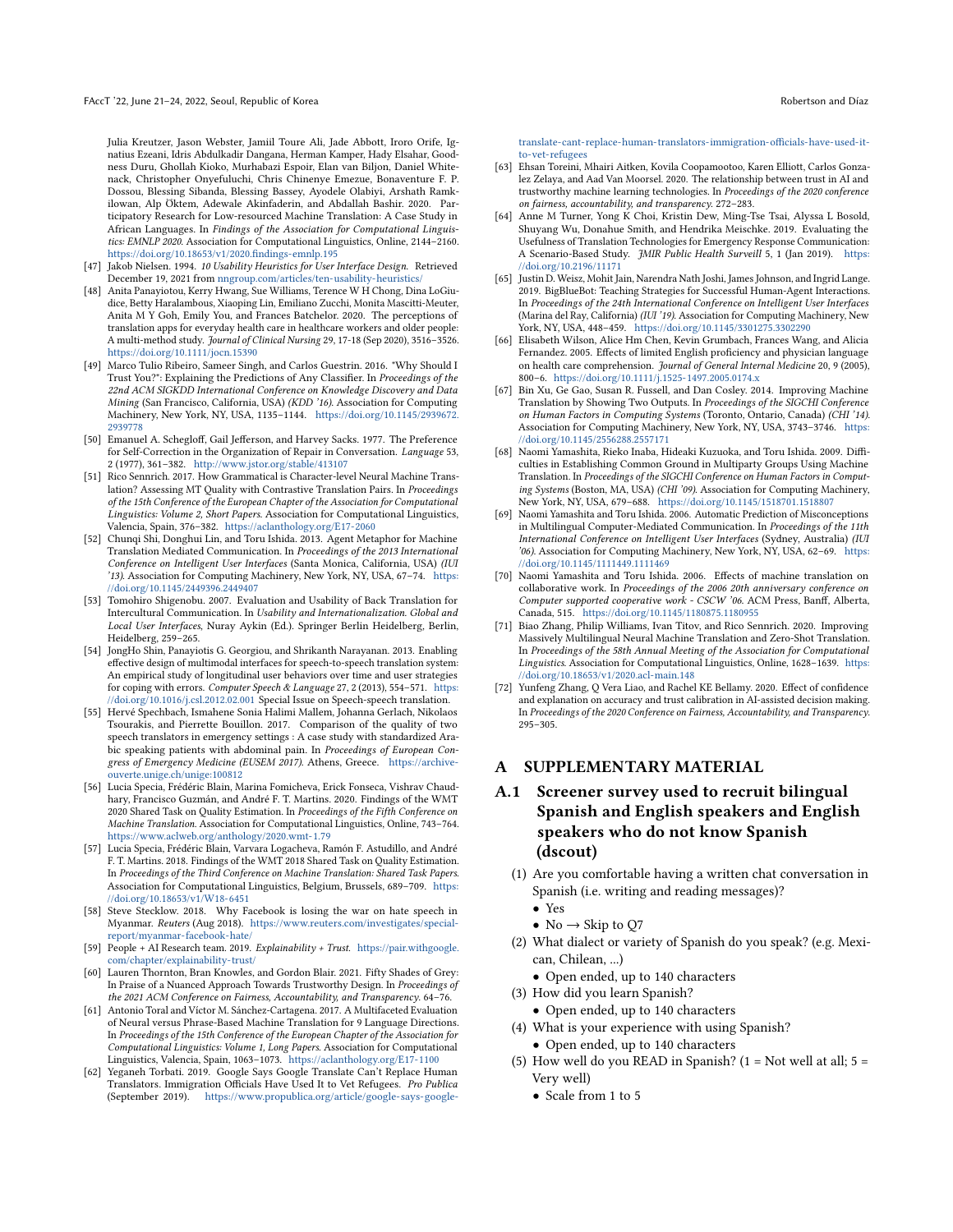- (6) How well do you WRITE in Spanish?  $(1 = Not well at all; 5)$ = Very well)
	- Scale from 1 to 5
- (7) How well do you READ in English? ( $1 = Not$  well at all;  $5 =$ Very well)
	- Scale from 1 to 5
- (8) How well do you WRITE in English?  $(1 = Not well at all; 5 =$ Very well)
	- Scale from 1 to 5

# A.2 Screener survey used to recruit bilingual speakers of English and a low-resource language (dscout)

- (1) Are you comfortable having a written conversation over instant messaging (i.e. writing and reading messages) in one of these languages? If you know more than one of these language, please select the one you know the best or use most frequently.
	- I do not know any of these languages  $\rightarrow$  Knocked out
	- Albanian
	- Amharic
	- Armenian
	- Bengali
	- Croatian
	- Gujarati
	- Haitian Creole
	- Hebrew
	- Hindi
	- Hmong
	- Igbo
	- Khmer
	- Korean
	- Lao
	- Malayalam
	- Persian
	- Punjabi
	- Romanian • Russian
	- Serbian
	- Swahili
	- Tagalog
	- Tamil
	- Telugu
	- Thai
	- Turkish
	- Ukrainian
	- Urdu
	-
	- Vietnamese
	- Yiddish
	- Yoruba
	- Zulu
- (2) If this language features letters or characters not used in standard English, are you able to set up your computer so you can type in this language for an instant messaging chat? • Yes
	- No
- 
- This language doesn't feature letters or characters not used in standard English.
- (3) What is your experience with using this language?
	- Open ended, up to 140 chars
- (4) What dialect or variety of this language do you speak? (Leave blank if you're not sure)
	- Open ended, up to 140 chars
- (5) How well do you READ in this language? (1 = Not well at all;  $5 = \text{Very well}$ )
	- Scale from 1 to 5
- (6) How well do you WRITE in this language?  $(1 = Not$  well at all;  $5 = \text{Very well}$ )
	- Scale from 1 to 5
- (7) How well do you READ in English?  $(1 = Not well at all; 5 =$ Very well)
	- Scale from 1 to 5
- (8) How well do you WRITE in English?  $(1 = Not well at all; 5 =$ Very well)
	- Scale from 1 to 5

# A.3 Screener survey used to recruit bilingual speakers of English and a low-resource language (shared internally at a large technology company)

#### Let us know what languages you speak (other than English).

You can fill this out for up to three languages, with the option to let us know if there are other languages you can read and write in.

During the study you will have a conversation over Google Chat, so please list languages you can TYPE in on one of your devices.

- (1) Language (and dialect if applicable)
	- Short answer text
- (2) How well do you READ this language?
	- $\bullet\,$  1 Not well at all
	- $\bullet$  2
	- 3
	- 4
	- 5 Very well
- (3) How well do you WRITE in this language?
	- $\bullet\,$  1 Not well at all
	- 2
	- 3
	- 4
	- 5 Very well
- (4) Do you have another language to add? (Shown up to 2 times)
	- Yes  $\rightarrow$  Return to (1)
	- No  $\rightarrow$  End.

# A.4 Post-session survey used to collect participant demographics (for English-Farsi participants only)

Note: dscout provided demographic information for participants recruited through their platform (including age, gender, education, employment status, job title, race and ethnicity, household income, and industry).

(1) How well do you READ in English?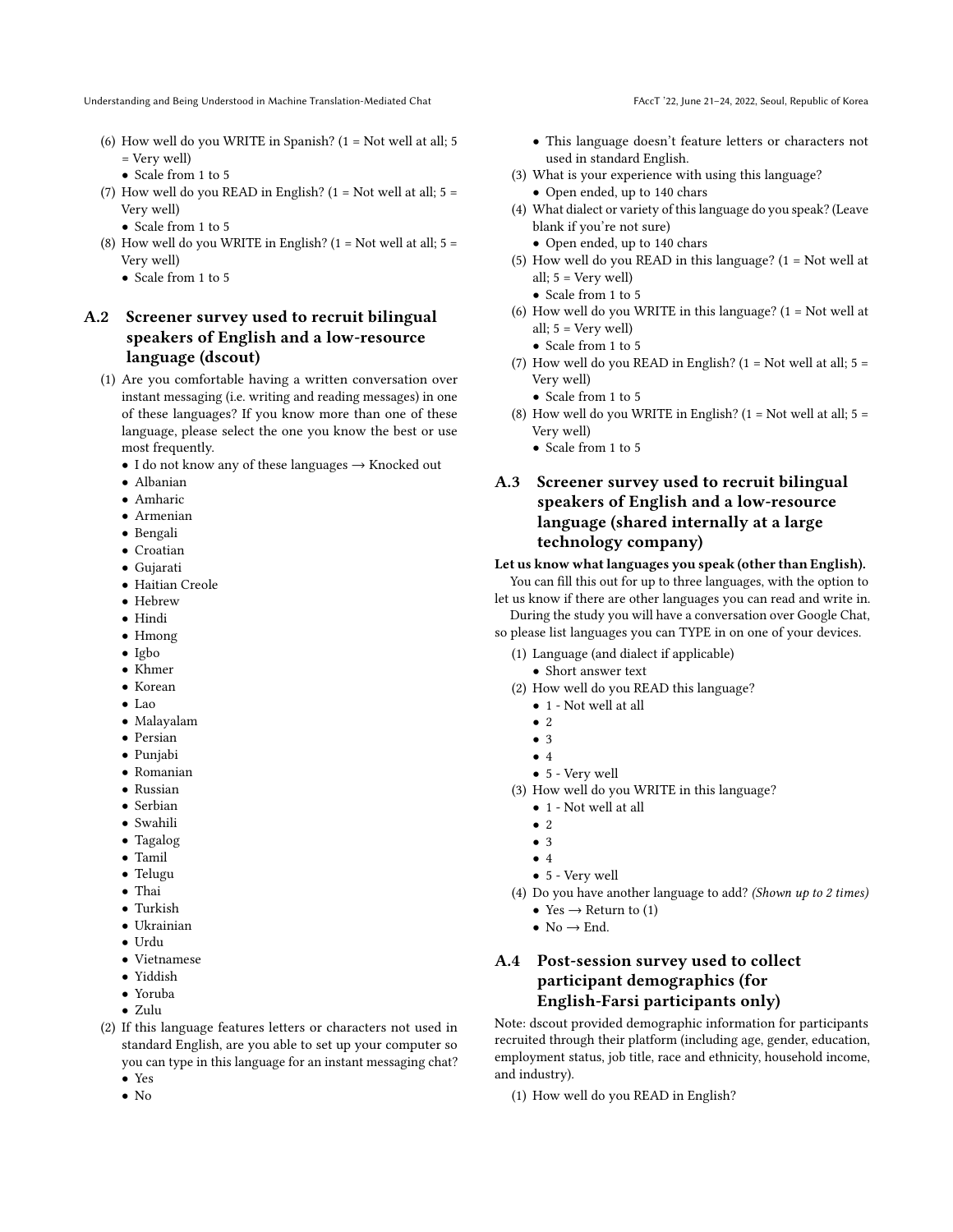FAccT '22, June 21–24, 2022, Seoul, Republic of Korea Robertson and Díaz

<span id="page-13-0"></span>

| • 1 - Not well at all                                        | $\mathsf{P}$ | Participant 2 10:46 AM                                                               |
|--------------------------------------------------------------|--------------|--------------------------------------------------------------------------------------|
| $\bullet$ 2                                                  |              | hello!                                                                               |
| $\bullet$ 3                                                  |              | TranslateBot Bot 11:05 AM                                                            |
| $\bullet$ 4                                                  | <u>ම</u>     | Participant 3: nnoo                                                                  |
| $\bullet$ 5 - Very well                                      |              |                                                                                      |
| (2) How well do you WRITE in English?                        |              | $\mathbf{9}$ 1)                                                                      |
| $\bullet$ 1 - Not well at all                                |              |                                                                                      |
| $\bullet$ 2                                                  | P            | Participant 2 11:06 AM                                                               |
| $\bullet$ 3                                                  |              | I am looking for a part time nanny for my two children and my friend recommended th  |
| $\bullet$ 4                                                  |              | TranslateBot Bot 11:08 AM                                                            |
| • 5 - Very well                                              | <u>ම</u>     | Participant 3: say this and I will listen                                            |
| (3) Which of these best describes how often you use an auto- |              |                                                                                      |
| matic translation tool (e.g. Google Translate)?              |              | $\mathbf{9}$ 1                                                                       |
| • Never                                                      |              |                                                                                      |
| • A few times a year                                         | P            | Participant 2 11:09 AM                                                               |
| • About once a month                                         |              | How long have been a nanny for?                                                      |
| • Multiple times a month                                     | <u>ම</u>     | TranslateBot Bot 11:10 AM                                                            |
| • Multiple times a week                                      |              | Participant 3: about 3 hours                                                         |
| • Every day                                                  |              | Participant 3: how much do you want me to stay                                       |
| (4) What is your age?<br>$• 18-25$                           |              |                                                                                      |
| $\bullet$ 26-30                                              |              | $\mathbf{9}$ 1)                                                                      |
| $• 31-35$                                                    |              |                                                                                      |
| $• 36-40$                                                    | P            | Participant 2 11:11 AM                                                               |
| $• 41-45$                                                    |              | Great! One of my children has a cashew allergy. Do you have experience with taking c |
| $• 46-50$                                                    |              | had training with an epi pen                                                         |
| $• 51-55$                                                    | [@]          | TranslateBot Bot 11:13 AM                                                            |
| $• 56-60$                                                    |              | Participant 3: I can handle them                                                     |
| $• 61-65$                                                    |              |                                                                                      |
| $66 - 70$                                                    | P            | Participant 2 11:14 AM                                                               |
| $• 71-75$                                                    |              | I sometimes have to travel overnight or one the weekends is this something you woul  |
| $•76-80$                                                     |              | with my children?                                                                    |
| $• 80+$                                                      | [@           | TranslateBot Bot 11:16 AM                                                            |
| (5) What is your gender?                                     |              | $   -$                                                                               |
| • Short answer text                                          |              |                                                                                      |
| (6) What is your race and/or ethnicity?                      |              | History is off                                                                       |
| • Short answer text                                          |              |                                                                                      |
|                                                              |              |                                                                                      |

# A.5 Screenshot of the study user interface

Figure [3](#page-13-0) replicates Figure [1](#page-3-1) with the full text shown.

# B INSTRUCTIONS FOR PARTICIPANTS

#### Instructions

Welcome to the study! We are so excited to have you participate today. Before we get started, please read these instructions and let us know if you have any questions.

This study has two parts:

- (1) Role play conversation over Google chat. (SEE YOUR ROLE ON THE NEXT PAGE)
- (2) One-on-one follow-up interview over video call. We will ask you to open and edit a Google doc during the interview.

\*\*IMPORTANT\*\* During the chat portion, use emoji reactions (any emoji is fine) to mark messages that you receive whenever you are not sure whether you have understood what your partner is saying. TO GET STARTED:

Figure 3: The user study interface from the perspective of the participant using English in session I4.

Go to chat.google.com and log in with these credentials: USERNAME: [Participant gmail account]

PASSWORD: [Password, randomly generated and reset after each session.]

[You should start the conversation/ by sending a direct message to TranslateBot./Your partner will start the conversation and you will see their message (translated) in the chat with TranslateBot.] Key points:

- Send messages in [English/Spanish/Farsi/Tagalog/Igbo] only.
- Stay in character. Do not share any personally identifiable information.
- Mark messages with an emoji reaction if you're not sure you understood what your partner is trying to communicate.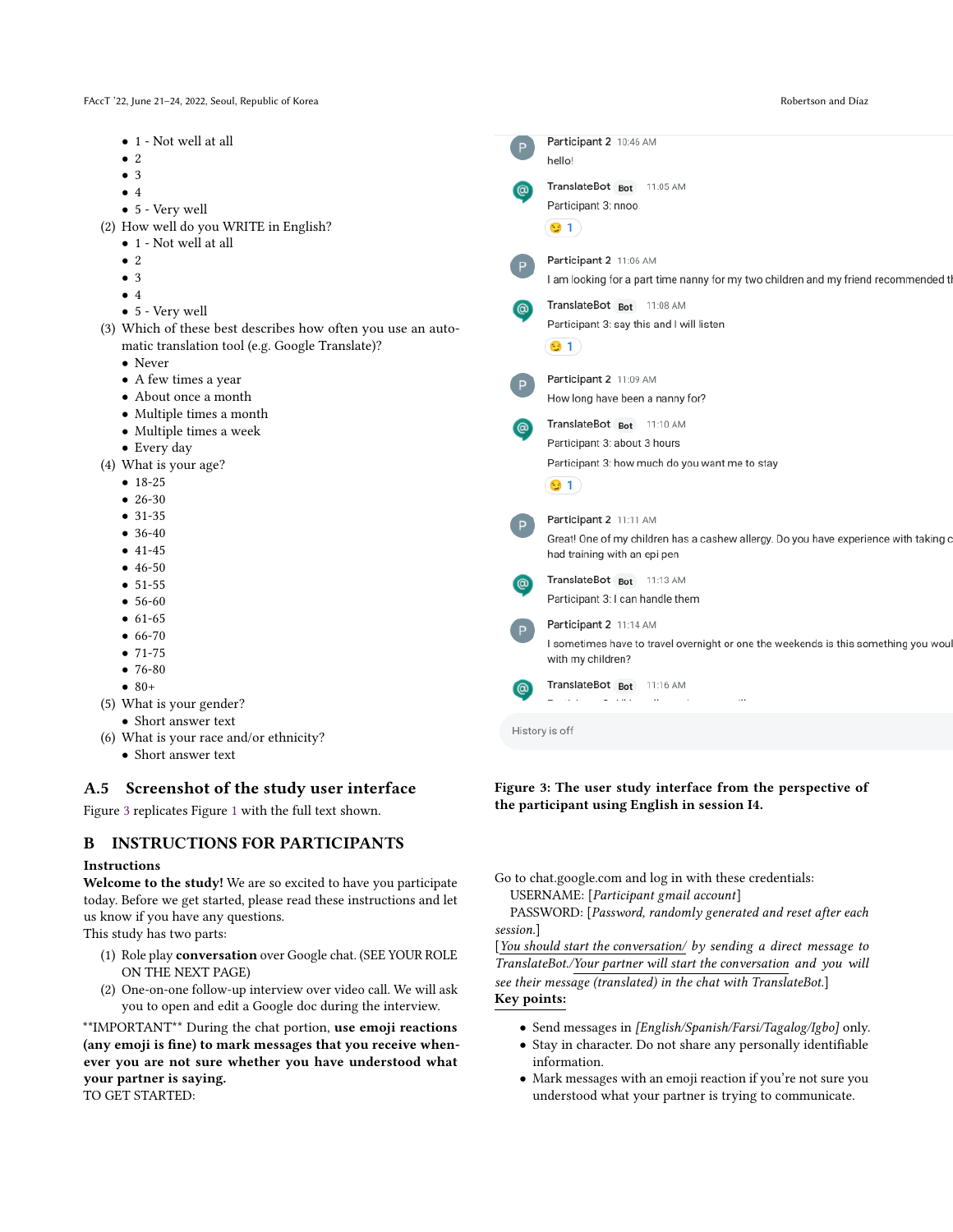<span id="page-14-0"></span>

Figure 4: Each participant in a pair was shown one of these two calendars to indicate their availability. Each calendar has eight available two hour blocks, but only two overlap.

- Your partner's messages may come in slowly sometimes and you will not be able to see when they are typing, so please be patient when waiting for a response to your messages.
- The conversation is over when you schedule a time or after 30 minutes, whichever comes sooner. We will watch the conversation and confirm when you are done.
- If you have any questions, unmute and ask at any time.
- YOUR ROLE IS ON THE NEXT PAGE! »>

#### [page break]

You will be using: [English/Spanish/Farsi/Tagalog/Igbo]

Your role: [Cleaner/Tenant/Nanny/Real estate agent/Landlord/Parent] Role description: [Relevant description (see below)]

Your availability: (yellow shows times when you are available) [One of the two calendars in Figure [4](#page-14-0)]

# B.1 Tenant

You live in a rental apartment that is old and poorly maintained. There's always something broken in your apartment, and it has started really interfering with your ability to work from home. You always let your landlord know when there are problems. They sometimes try to help, but recently they have been too slow to respond and you've had to fix things yourself.

You've just noticed a drip from the ceiling in your bathroom. You've placed a bucket underneath but the paint is starting to sag and you're worried about flooding. Text your landlord to let them know about the leak and ask for help. You expect them to organize and pay for all the work; this looks like it could be a big job.

Find a time for someone to come and fix the leak. The calendar below shows your availability:

# B.2 Landlord

You are a landlord and you manage a small apartment building. One of your tenants is always texting you complaining about problems in their apartment. The wift is too slow, or the washing machine is too loud, or the neighbors are smoking. You try your best to be responsive but you feel like sometimes the<mark>y are t</mark>oo dem<mark>anding</mark>. You get a text from your tenant - there's a<mark>nother</mark> issue. <mark>Find o</mark>ut what is going on and how serious it is. If they need help, determine who would be the appropriate person to call (e.g. plumber, electrician, roofer). Your task is over when you either: agree that no help is needed, or arrange a time for someone to come fix it. The calendar below shows when you or a plumber<sup>[11](#page-14-1)</sup> is available

#### B.3 4Namny

to visit the apartment:

You are a part-time nanny and you are looking for a new family to care for. A parent texts you wanting to fin<mark>d out m</mark>ore about your experience and availability. Answer thei<mark>r quest</mark>ions and try to get the job.

Some facts about you to help you answer the parent's questions:

- You have a flexible schedule, but you balance nannying with another job so you need advance notice before your shifts.
- You have a driver's license but no car.
- You don't have any specialized healthcare training (e.g. CPR), but if the parent pays for it you are happy to do a course.

(Note: you don't have to get all of this info across, just use it if you need help answering the parent's question.)

If the parent asks any questions you don't know the answer to, feel free to get creative.

If the parent thinks you might be a good fit, they will ask you to come to their house for an interview. The calendar below shows your availability for the week:

#### B.4 Parent

You are looking to hire a part-time nanny. You have two children, a 6 month old and a 2 year old. A friend recommended someone and you would like to find out about their past nannying experience. Here are a few of your constraints:

- One of the twins has a severe allergy to cashew nuts, so you want to make sure the nanny has training in how to care for kids with allergies and how to use an EpiPen.
- You have a large dog, so the nanny needs to be comfortable with dogs.
- You sometimes work late at night or travel on the weekends, so they need to be okay with staying over at your house occasionally.
- Your older child needs to be driven to and picked up from a kids play group twice a week.

Text the nanny to find out whether they meet these needs. Once you have a sense of their experience, arrange a time for them to come to your house. The calendar below shows your availability for the week:

<span id="page-14-1"></span> $11$ Participants pointed out that this was an error in the instructions, as it gave away that a plumber was needed. Future work using this protocol should correct this.